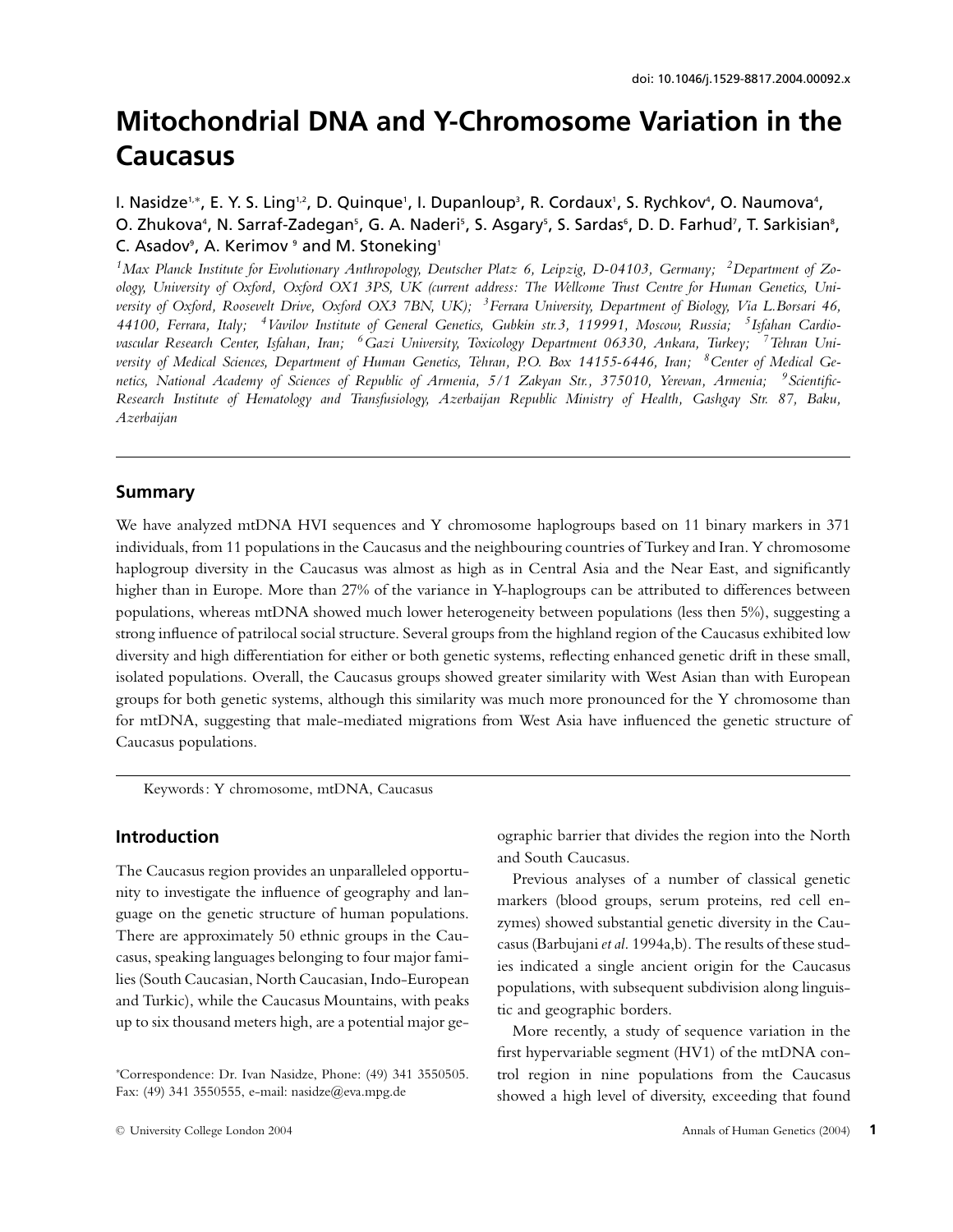within Europe, and only slightly lower than West Asian mtDNA diversity (Nasidze & Stoneking, 2001). The genetic relationships among Caucasus groups reflected geographic rather than linguistic relationships. In particular, Caucasus groups speaking non-Caucasian languages (i.e., Indo-European speaking Armenians and Turkicspeaking Azerbaijanians) grouped with their geographic neighbours in the Caucasus, and not with their linguistic neighbours elsewhere (i.e., other Indo-European or Turkic groups, respectively). Phylogenetic and principal coordinate analyses placed the Caucasus populations in an intermediate position between West Asian and European groups, albeit much closer genetically to the latter, suggesting a common ancestry and/or admixture of European and Caucasus groups.

Studies of eight *Alu* insertion loci (Nasidze *et al.* 2001) and 11 bi-allelic Y-chromosome markers (Nasidze *et al.* 2003) in largely the same set of Caucasus groups reinforced the conclusions based on mtDNA analysis. Neither geographic nor linguistic factors had a strong influence on the genetic structure of the Caucasus groups. Overall, it appears that the major factor in the region has been primarily genetic drift, caused by small population size and/or isolation.

However, the Y-chromosome results differed from the mtDNA results in that they indicated a much closer relationship of Caucasus groups to West Asian groups, whereas mtDNA indicated a closer relationship of Caucasus groups to Europe than to West Asia. Since the above studies were based on a limited number of Caucasus groups, we have expanded the sampling both of Caucasus groups and of neighbouring West Asian groups, to more fully investigate the influence of geographic and linguistic factors on the genetic structure of the Caucasus groups. We report here the results of analyses of mtDNA and Y-chromosome variation; these results extend our previous studies, but differ in that the mtDNA results now indicate a closer relationship between Caucasus and West Asian groups than was found previously.

## **Materials and Methods**

#### **Samples**

tained from 11 populations in the Caucasus, Turkey and Iran (Table 1). The number of Avarian, Balkarian and Karachaian male samples was insufficient for Y chromosome analyses. Published data from an additional 14 Caucasus groups were included (Table 1); a map of all of the Caucasus and West Asian sampling localities is in Figure 1. Additional published Y-SNP data on 21 Azerbaijanians and 47 Armenians (Wells *et al.* 2001), and 63 Georgians (Semino *et al.* 2000; Wells *et al.* 2001), do not differ from our samples [the new samples did not differ from the published samples in that  $F_{st}$  values were not significantly different from zero (data not shown)] and were not included in the analysis because having two samples each of Azerbaijanians, Georgians, and Armenians (all from the South Caucasus) but only one sample each from the north Caucasus groups would introduce an uneven weighting based on the number of samples. Published Y-SNP data (Semino *et al.* 2000; Wells *et al.* 2001) for European, West Asian, and Central Asian populations were also included in some analyses, as were published mtDNA HV1 sequences from 106 Basques (Bertranpetit *et al*. 1995; Corte-Real *et al*. 1996), 101 British (Piercy *et al*. 1993), 69 Sardinians and 42 Middle Easterners (DiRienzo & Wilson, 1991), 72 Spaniards, 37 Poles, 83 Czechs (Corte-Real *et al*. 1996; Richards *et al*. 1996), 102 Russians (Orekhov *et al.* 1999), 18 Slavs (Maliarchuk *et al.* 1995), 101 Estonians (Richards *et al.* 2000), 45 Israeli Drusi (Macaulay *et al.* 1999), and 29 Kurds (Comas *et al*. 2000).

#### **DNA Extraction**

Genomic DNA from blood samples was extracted using a conventional phenol-chloroform method (Maniatis *et al*. 1982). DNA from cheek cell swabs was extracted using a salting-out procedure (Miller *et al.* 1988).

## **MtDNA HV1 Sequencing**

Primers L15996 and H16410 (Vigilant *et al*. 1989) were used to amplify the first hypervariable segment (HV1) of the mtDNA control region, as described previously (Redd *et al*. 1995). The nested primers L16001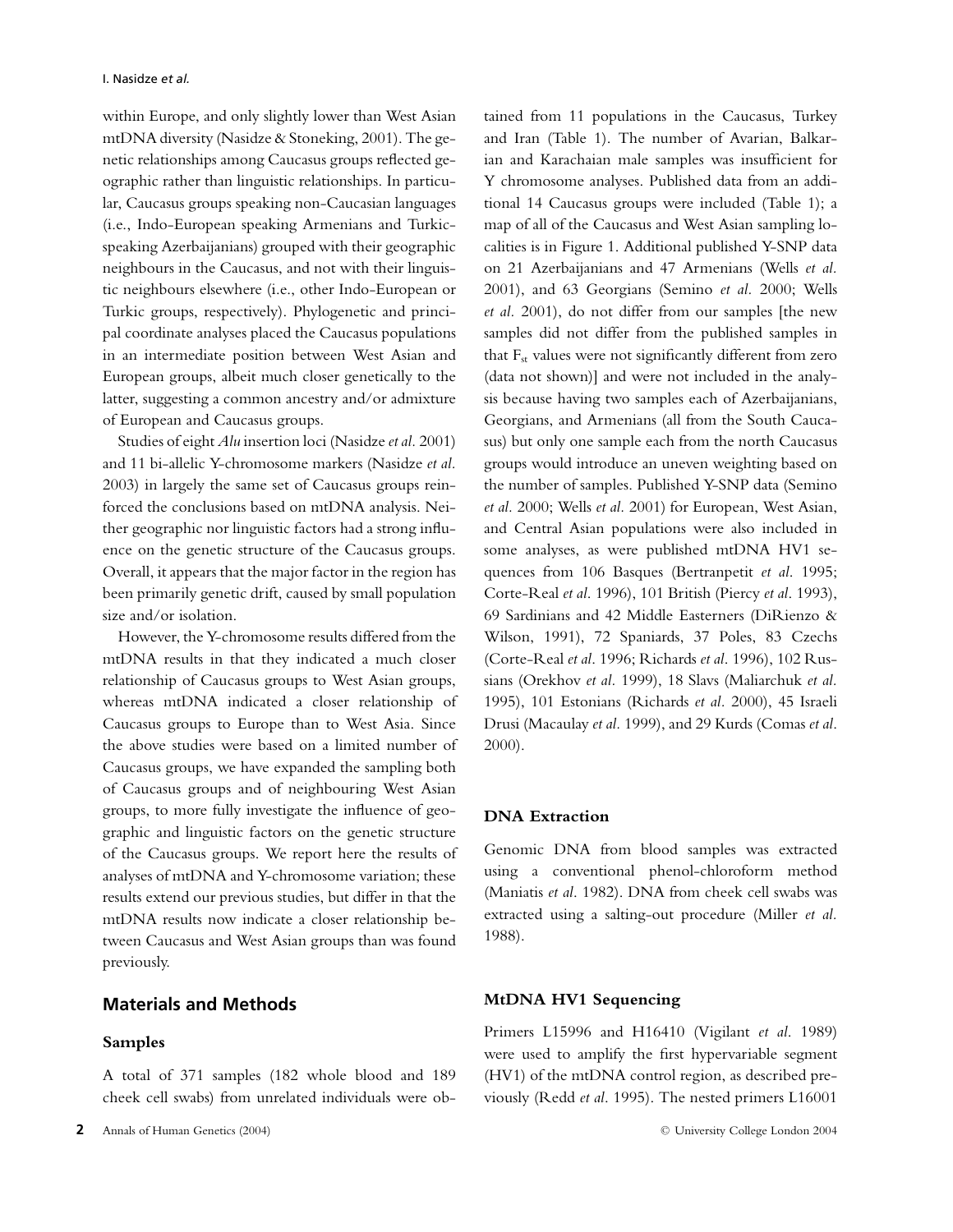| Population                         | $mtDNA*$ | source                    | Y chromosome* | source              | language      |
|------------------------------------|----------|---------------------------|---------------|---------------------|---------------|
| North Caucasus                     |          |                           |               |                     |               |
| Abazinians                         | 23       | Nasidze & Stoneking, 2001 | 14            | Nasidze et al. 2003 | N. Caucasian  |
| Adygheians                         | 50       | Macaulay et al. 1999      | N/A           | N/A                 | N. Caucasian  |
| <b>Balkarians</b>                  | 16       | present study             | N/A           | N/A                 | Turkic        |
| Avarians                           | 32       | present study             | N/A           | N/A                 | N. Caucasian  |
| Chechenians                        | 23       | Nasidze & Stoneking, 2001 | 19            | Nasidze et al. 2003 | N. Caucasian  |
| Cherkessians                       | 44       | Nasidze & Stoneking, 2001 | N/A           | N/A                 | N. Caucasian  |
| Darginians                         | 37       | Nasidze & Stoneking, 2001 | 26            | Nasidze et al. 2003 | N. Caucasian  |
| Ingushians                         | 35       | Nasidze & Stoneking, 2001 | 22            | Nasidze et al. 2003 | N. Caucasian  |
| Kabardinians                       | 51       | Nasidze & Stoneking, 2001 | 59            | Nasidze et al. 2003 | N. Caucasian  |
| Karachaians                        | 13       | present study             | N/A           | N/A                 | Turkic        |
| Lezginians                         | 45       | present study             | 25            | present study       | N. Caucasian  |
| Ossetians                          |          |                           |               |                     |               |
| (Ardon)<br>Ossetians               | 26       | present study             | 28            | present study       | Indo-European |
| (Digora)                           | 30       | present study             | 31            | present study       | Indo-European |
| <b>Rutulians</b><br>South Caucasus | 31       | present study             | 24            | present study       | N. Caucasian  |
| Abkhazians                         | 27       | present study             | 12            | present study       | N. Caucasian  |
| Armenians                          | 42       | Nasidze & Stoneking, 2001 | 100           | Nasidze et al. 2003 | Indo-European |
| Azerbaijanians                     | 41       | Nasidze & Stoneking, 2001 | 72            | Nasidze et al. 2003 | Turkic        |
| Georgians                          | 57       | Nasidze & Stoneking, 2001 | 77            | Nasidze et al. 2003 | S. Caucasian  |
| Kazbegi<br>Lezginians              | N/A      | N/A                       | 25            | Wells et al. 2001   | S. Caucasian  |
| (Azerbaijan)                       | N/A      | N/A                       | 12            | Wells et al. 2001   | N. Caucasian  |
| S. Ossetians                       | 201      | Kivisild et al. 1999      | 17            | Wells et al. 2001   | Indo-European |
| Svans<br>West Asia                 | N/A      | N/A                       | 25            | Wells et al. 2001   | S. Caucasian  |
| (Tehran) Iranians                  | 79       | present study             | 80            | present study       | Indo-European |
| (Isfahan) Iranians                 | 46       | present study             | 50            | present study       | Indo-European |
| Turks                              | 39       | present study             | 39            | present study       | Turkic        |
| Total                              | 991      |                           | 757           |                     |               |

**Table 1** Population information

<sup>∗</sup>number of individuals studied.

(Cordaux *et al.* 2003) and H16401 (Vigilant *et al.* 1989) were used to determine sequences for both strands of the PCR products with the Big Dye DNA Sequencing Kit (Perkin-Elmer), following the protocol recommended by the supplier, and an ABI 3700 automated DNA sequencer. Those sequences with a C at position 16189 (Anderson *et al.* 1981) terminate prematurely in each direction at the "C-stretch" region between positions 16184-16193; sequences with 16189C were sequenced again in each direction, so that each base was determined twice. To verify the accuracy of this procedure, we cloned PCR products from 3 different individuals with 16189C using the TOPO TA cloning kit (Invitrogen) and the protocol recommended by the supplier. We sequenced 2 to 4 clones for each PCR product as described above, using vector specific M13 reverse and M13(-20) forward primers.

MtDNA HVI sequences have been submitted to the mtDNA sequence database (www.HVRbase.de).

#### **Y Chromosome Markers**

Ten Y chromosomal SNP markers previously reported to be polymorphic in Europe and the Near East (Semino *et al.* 2000) were analyzed: RPS4Y (M130), M9, M89, M124, M45, M173, M17, M201, M170, and M172 (Underhill *et al.* 2000 and references therein); the YAP *Alu* insertion polymorphism (Hammer & Horai, 1995) was also typed. All SNP markers (except M130) were typed by means of Taqman® (Applied Biosystems) assays as described previously (Nasidze *et al.* 2003). M130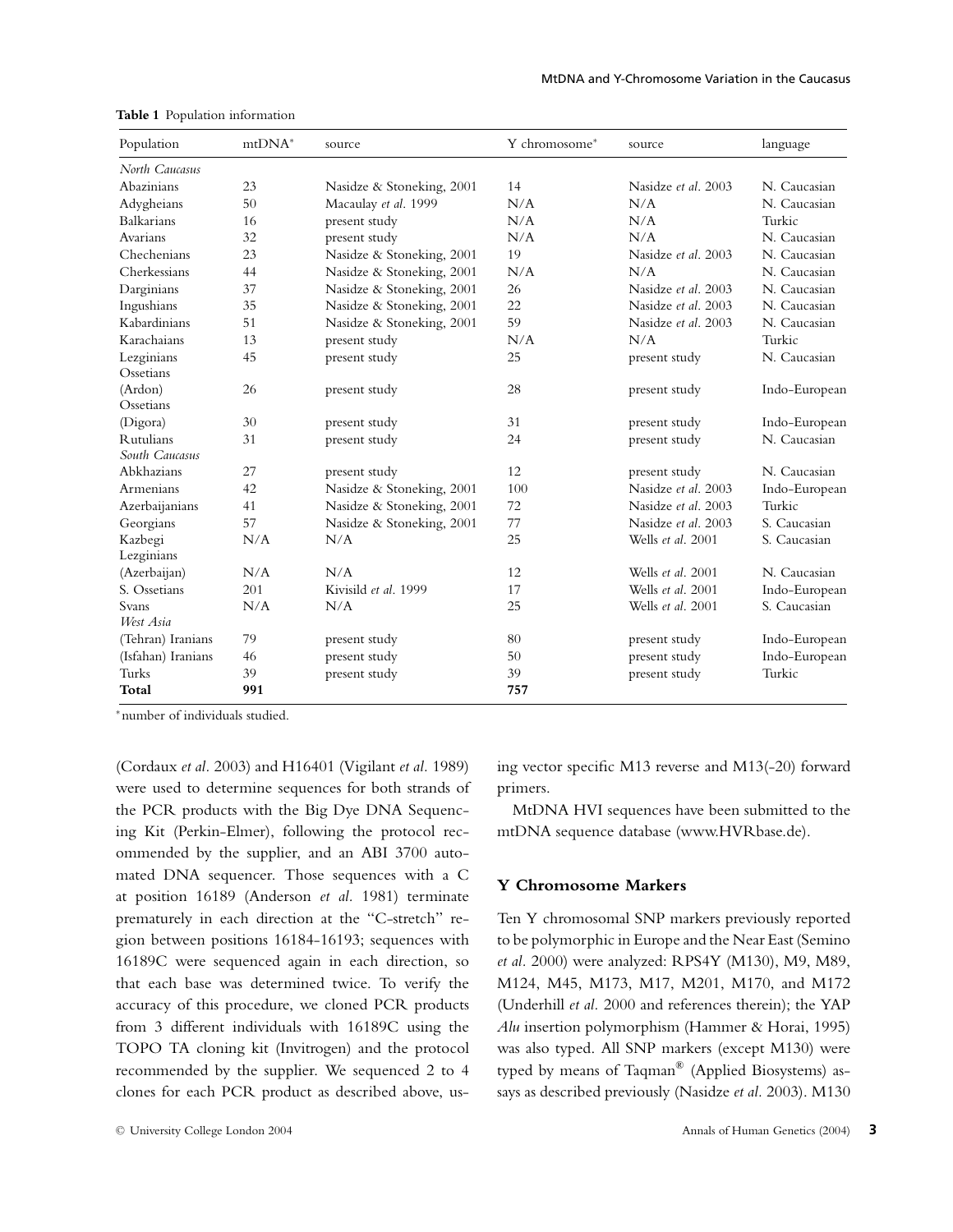

Figure 1 Map of the Caucasus showing the Y-SNP haplogroup frequencies. AB - Abazinians, Abk – Abkhazians, Ar – Armenians, Az – Azerbaijanians, Ch – Chechenians, Da – Darginians, Ge – Georgians, In – Ingushians, K – Georgians from Kazbegi, Ka – Kabardinians, Le Az – Lezginians from Azerbaujan, Le Dag – Lezginians from Dagestan, Os – South Ossetians, Os A – Ossetians (Ardon), Os D – Ossetians (Digora), Ru – Rutulians, Sv – Svans, Tur – Turks, Ir I – Iranians (Isfahan), Ir T – Iranians (Tehran). Population names in boldface are from the present study, in italic from Nasidze *et al*. (2003), and in underlined italic from Wells *et al*. (2001).

was typed using the PCR-RFLP method described elsewhere (Kayser *et al.* 2000), while the YAP *Alu* insertion was typed as described previously (Hammer & Horai, 1995) The samples were genotyped according to the hierarchical order of the markers (Underhill *et al*. 2000). YAP and M130 were first typed in all individuals, then M89 was typed in individuals with the ancestral state at both YAP and M130. M9 was typed in individuals with the mutant state at M89, and M45 was typed in individuals with the mutant state at M9. M124 was typed in individuals with the mutant state at M45, while M173 was typed in individuals with the mutant state at M45 and the ancestral state at M124. M17 was typed only in individuals with the mutant state at M173. M170, M172 and M201 were typed in individuals with the mutant

state at M89 and the ancestral state at M9. The Y-SNP haplogroup nomenclature used here is according to the recommendations of the Y Chromosome Consortium (2002).

#### **Statistical Analyses**

Basic parameters of molecular diversity and population genetic structure, including analyses of molecular variance (AMOVA), were calculated using the package Arlequin 2.000 (Schneider *et al*. 2000). The statistical significance of  $F_{st}$  values was estimated by permutation analysis, using  $10,000$  permutations.  $F_{st}$ values were calculated based on the number of pairwise differences between sequences (for mtDNA) or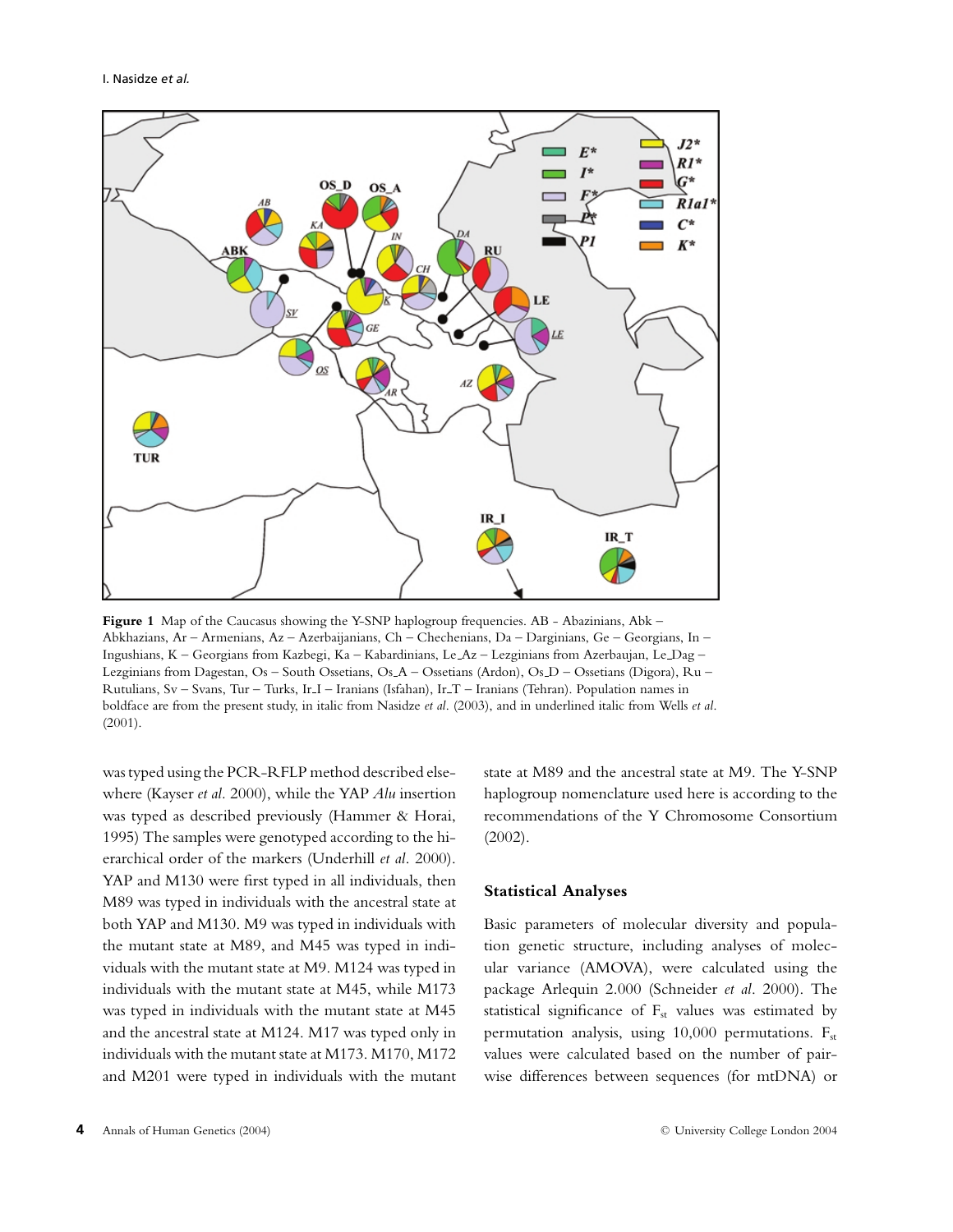haplogroups (for the Y chromosome). The statistical significance of the correlation between geographic distance and genetic distance matrices, as well as between genetic distance matrices based on mtDNA vs. Y chromosome data, was evaluated by the Mantel test with 10,000 permutations. The STATISTICA package (StatSoft Inc.) was used for multidimensional scaling (MDS) analysis (Kruskal, 1964). Since data for both mtDNA and the Y chromosome are not available from all populations from the Caucasus, two datasets were used to compare the mtDNA and Y chromosome results. The complete data set includes all available information for mtDNA HVI sequences and Y chromosome SNP genotypes, while the reduced data set consists only of those populations for which both mtDNA and Y chromosome data were available.

In order to define geographic regions of large genetic changes (or genetic barriers), spatial analysis of molecular variance (SAMOVA) was used (Dupanloup *et al.* 2002). In contrast to other tests of genetic structure (Barbujani *et al.* 1989; Barbujani & Sokal, 1990), in which groups are defined *a priori* based on geographical, linguistic, or ecological characters, SAMOVA determines groups of populations that are geographically and genetically homogeneous and maximally differentiated from each other, based solely on genetic data. The method is based on a simulated annealing procedure that aims at maximizing the proportion of the total genetic variance due to differences between groups of populations; the final number of groups is based on the largest value for this variance component. As a by-product, SAMOVA also leads to the identification of genetic barriers between these groups.

#### **Results**

## **MtDNA HVI Sequence Validation and Variability**

A total of 377 bp of the mtDNA HV1 region, comprising nucleotide positions 16024 to 16400 (Anderson *et al*. 1981), were determined for 368 individuals from the seven Caucasus groups and three neighbouring groups from Turkey and Iran. As a check on the accuracy of the HV1 sequences, we used the network method of Bandelt *et al.* (2002) to search for so-called "phantom" mutations in both the new HV1 sequences reported here and in the Caucasus HV1 sequences that we published previously (Nasidze & Stoneking, 2001). This method eliminates presumed rapidly-evolving sites from the data and then looks for excessive reticulations (indicating parallel mutations) in networks based on the remaining slowly-evolving sites; since slowly-evolving sites are not expected to undergo parallel mutations, any reticulations may indicate sequence errors. No excess reticulations were observed in the new data, but a large number of reticulations were observed in the network for the previously-published Caucasus sequences (analysis not shown). These reticulations were due to just one sequence, as removal of this sequence from the analysis removed the excess reticulations. We resequenced this sample and found that the previous sequence for this sample was not verified; we therefore included the corrected sequence for this sample (from a Cherkessian, CH579) in the analyses in the present paper.

It has also been claimed that sequences with 16189C are particularly error-prone (Bandelt *et al*. 2002), since the sequences terminate prematurely at the C-stretch region in both directions. We routinely sequence each sample with 16189C twice in each direction, so that each base is determined twice. However, since each base is determined twice from the same strand, in theory it is possible for strand-specific artifacts to be reproduced by this method, leading to sequence errors. To check on the accuracy of our method, we cloned the PCR products from 3 samples with 16189C and sequenced several clones. Clear sequences could be obtained from the clones, in accordance with the view that the problem with sequencing through the C-stretch lies with polymerase slippage during PCR amplification that then generates templates of different lengths, not with the sequencing itself. The clone sequences did not differ from the sequences obtained directly from the PCR products, indicating that sequencing each strand twice is a reliable method for determining HV1 sequences from samples with 16189C.

For the purposes of comparing the sequences reported here with published data, further analyses were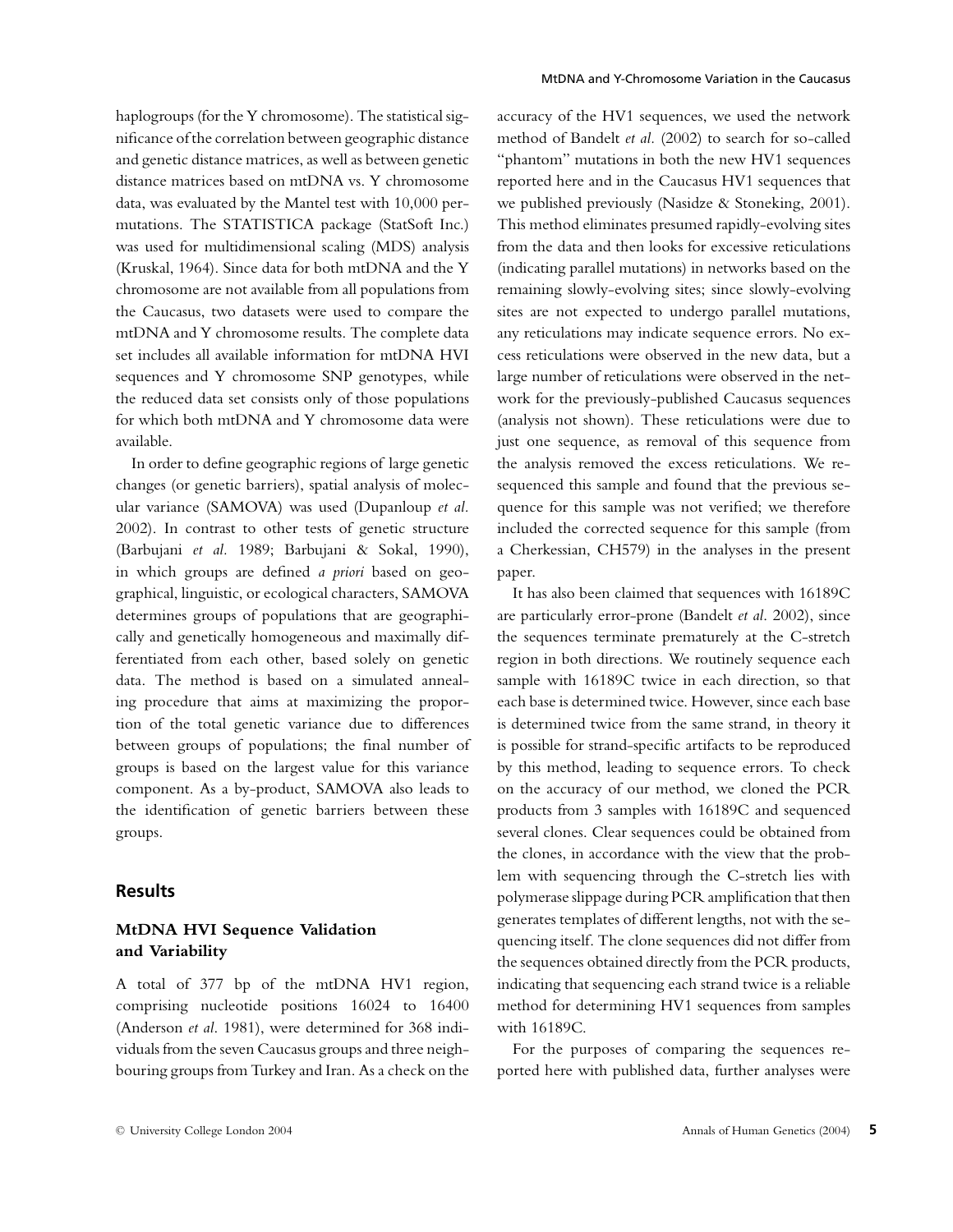**Table 2** MtDNA HV1 sequence variability among the Caucasus and West Asian populations

|                   |     | No. of     | Nucleotide | Haplotype |            |            |
|-------------------|-----|------------|------------|-----------|------------|------------|
| Population        | N   | Haplotypes | Diversity  | Diversity | <b>MPD</b> | Tajima's D |
| Abazinians        | 23  | 19         | 0.014      | 0.980     | 5.19       | $-2.02**$  |
| Adyghe            | 50  | 32         | 0.014      | 0.954     | 4.98       | $-1.55*$   |
| Balkarians        | 16  | 13         | 0.018      | 0.975     | 5.87       | $-1.15$    |
| Avarians          | 32  | 26         | 0.016      | 0.988     | 5.48       | $-1.87*$   |
| Chechenians       | 23  | 18         | 0.012      | 0.972     | 4.40       | $-1.67*$   |
| Cherkessians      | 44  | 37         | 0.015      | 0.986     | 5.35       | $-1.98**$  |
| Darginians        | 37  | 27         | 0.014      | 0.975     | 5.10       | $-2.04**$  |
| Ingushians        | 35  | 26         | 0.013      | 0.970     | 4.75       | $-1.57*$   |
| Kabardinians      | 51  | 36         | 0.013      | 0.975     | 4.88       | $-2.23**$  |
| Karachaians       | 13  | 10         | 0.015      | 0.949     | 5.31       | $-1.23$    |
| Lezginians        | 45  | 34         | 0.016      | 0.985     | 5.67       | $-1.52*$   |
| Ossetians, Ardon  | 26  | 19         | 0.013      | 0.948     | 4.65       | $-1.66*$   |
| Ossetians, Digora | 30  | 21         | 0.016      | 0.977     | 5.46       | $-1.26$    |
| Rutulians         | 31  | 25         | 0.015      | 0.985     | 5.33       | $-1.90*$   |
| Abkhazians        | 27  | 19         | 0.016      | 0.969     | 5.86       | $-1.25$    |
| Armenians         | 42  | 35         | 0.014      | 0.980     | 5.22       | $-2.18***$ |
| Azerbaijanians    | 41  | 37         | 0.014      | 0.995     | 5.17       | $-2.13**$  |
| Georgians         | 57  | 40         | 0.014      | 0.971     | 5.16       | $-1.99**$  |
| S. Ossetians      | 201 | 65         | 0.018      | 0.969     | 6.44       | $-1.40*$   |
| Iranians, Tehran  | 79  | 63         | 0.015      | 0.984     | 5.53       | $-2.05**$  |
| Iranians, Isfahan | 46  | 42         | 0.017      | 0.996     | 6.17       | $-2.13**$  |
| Turks, Ankara     | 39  | 38         | 0.015      | 0.999     | 5.51       | $-1.91**$  |

 $*P < 0.05$ ;  $*P < 0.01$ 

restricted to 365 bp (nucleotide positions 16024-16388) of HV1. The nucleotide diversity ranged from 0.012 to 0.018 in the different Caucasus groups, while the haplotype diversity ranged from 0.947 to 0.995 (Table 2). The mean number of pairwise nucleotide differences was fairly uniform across the different Caucasus groups, ranging from 4.40-6.44. These estimates are towards the upper limit of the range of mean pairwise differences found in European populations (3.15-5.03; Comas *et al*. 1997) but lower than those for Middle Eastern groups (5.38–7.08) (Nasidze & Stoneking, 2001). The mismatch distributions for the Caucasus groups are all roughly bell-shaped (data not shown), suggesting prehistoric population expansions. This demographic scenario is reinforced by Tajima's D statistic (Tajima, 1989), which is negative in all of the Caucasus groups, and significantly so (after Bonferroni correction for multiple tests) in all but the Abkhazians, Balkarians, Karachaians, and Ossetians from Digora (Table 2); negative values of D, together with bell-shaped mismatch distributions, are signatures of population expansions (Aris-Brosou & Excoffier, 1996).

An MDS plot (Figure 2a) based on  $F_{st}$  values placed the Caucasus groups in an intermediate position between West Asian and European groups, except that the two Iranian groups are much closer to the Caucasus groups than to the other West Asian groups. The Karachaians are separated from the major Caucasus cluster in the second dimension; neither geographic nor linguistic clusters are apparent in the plot.

The correlation between the geographic and genetic (pairwise  $F_{st}$ ) distances separating pairs of Caucasus populations was not statistically significant (Mantel test,  $Z = -0.177$ , P = 0.839). Removing the Karachaians and other possible outliers (Ingushians, Lezginians, Abkhasians, Balkarians, North Ossetians (Digora) and South Ossetians) resulted in a correlation that was slightly higher but still non-significant ( $Z = -0.110$ ,  $P = 0.717$ .

#### **Y-SNP Haplogroups in the Caucasus**

Eleven Y-SNP haplogroups were found in the Caucasus (Table 3, Figure 1). The most frequent haplogroups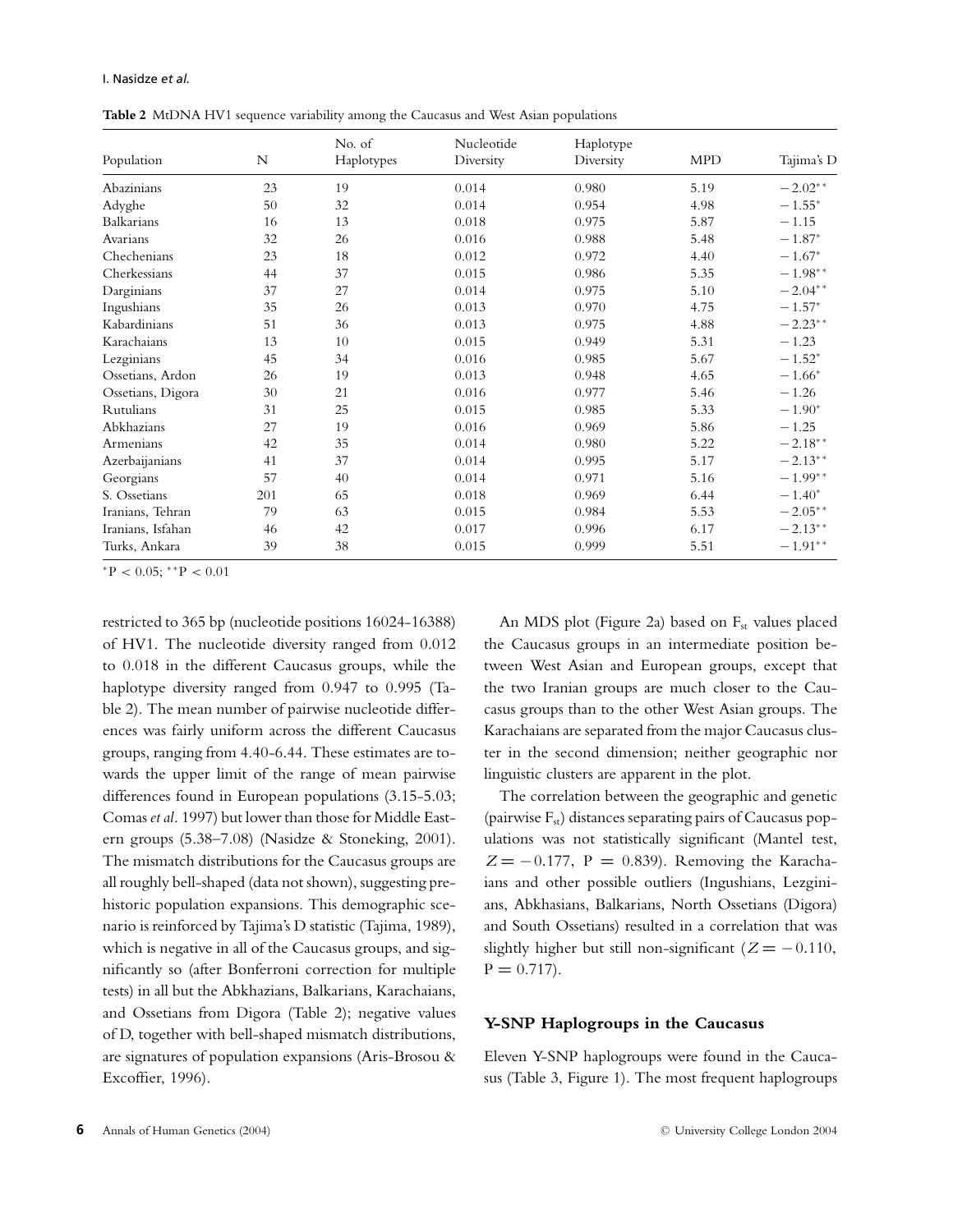

**Figure 2** MDS plot based on pairwise F<sub>st</sub> values, showing relationships among the Caucasus, European, West Asian, and Central Asian populations. The names of the Caucasus and some neighbouring populations are given the same abbreviations as in Figure 1. Additional populations from the Caucasus studied for mtDNA are as follows: Ady – Adyghe, Bal – Balkarians, Ava – Avarians, Kar – Karachaians, Kur – Kurds. European, West and Central Asian populations are abbreviated as follows: Sp Bas – Spanish Basques, Fr Bas – French Basques, Sar – Sardinians, And – Andalusians, Br – British, Sp – Spanish, Cat – Catalans, Dut – Dutch, It – Italians, Fr- French, Gre – Greek, Ger – Germans, Cz & Sl – Czech and Slovak, Kar – Karakalpak, Bar – Bachtiar, Uz – Uzbek, Kyr – Kyrgiz, Kaz – Kazakh, Dun – Dungan, Taj – Tajik, Isr Dru – Israeli Drusi, W.Asia – West Asians, Ukr – Ukrainians, Rus – Russians, Slav – Slavs, Pol – Polish, Hun – Hungarians, Es – Estonians, Leb – Lebanese, Syr – Syrians. A. Based on mtDNA data. Squares correspond to Caucasus groups (population names are in boldface italic), circles to European groups, diamonds to Central Asian groups, and stars to West Asian groups. The stress value for the MDS plot is 0.113. B. Based on Y chromosome data. The same symbols are used to designate groups as in Figure 2A, except that West European groups are presented by circles and East European groups by triangles. The stress value for the MDS plot is 0.122.

were  $F^*$ ,  $G^*$  and  $J2^*$ ; together the frequency of these three haplogroups was 0.53-1.00 in almost all groups except for the Darginians and Abkhazians (where the frequencies were 0.35 and 0.25 respectively). North Ossetians from Digora had the highest frequency of the haplogroup  $G^*$  (0.74). Three populations from the highland region of the Caucasus – Rutulians (present study), and Lezgi and Svans reported by Wells *et al*. (2001) - had a high frequency of haplogroup  $F^*$  (0.58, 0.58 and 0.92 respectively). Haplogroup I<sup>∗</sup> was at high frequency in Darginians (0.58), Abkhazians (0.33), and North Ossetians from Ardon (0.32). This haplogroup was found elsewhere in the Caucasus at a frequency of only 0.13 or less, although it was also at high frequency in the Turks (0.26) and Iranians from Tehran (0.34). The Georgian population from Kazbegi had a

© University College London 2004

high frequency of haplogroup J2<sup>∗</sup> (0.72) (Wells *et al.* 2001).

The North Ossetians from Digora, Darginians, Rutulians, Lezgi (from the S. Caucasus), Svans, and Kazbegi had the lowest haplogroup diversities (range 0.15- 0.65), while for the other groups the haplogroup diversity was 0.72–0.86. Almost all of the groups with low haplogroup diversities are small in size, isolated, and inhabit the highland Caucasus region. The overall Y-haplogroup diversity in the Caucasus was equal to 0.688. When we excluded those groups with extremely low diversity valeus (Darginian, Svan, Abkhazian, Ossetian (Digora), Rutulian and Kazbegi), the Y-haplogroup diversity became almost as high (average value 0.790) as in Central Asia (average value 0.824) and West Asia (average value 0.769), and was significantly higher (t-test,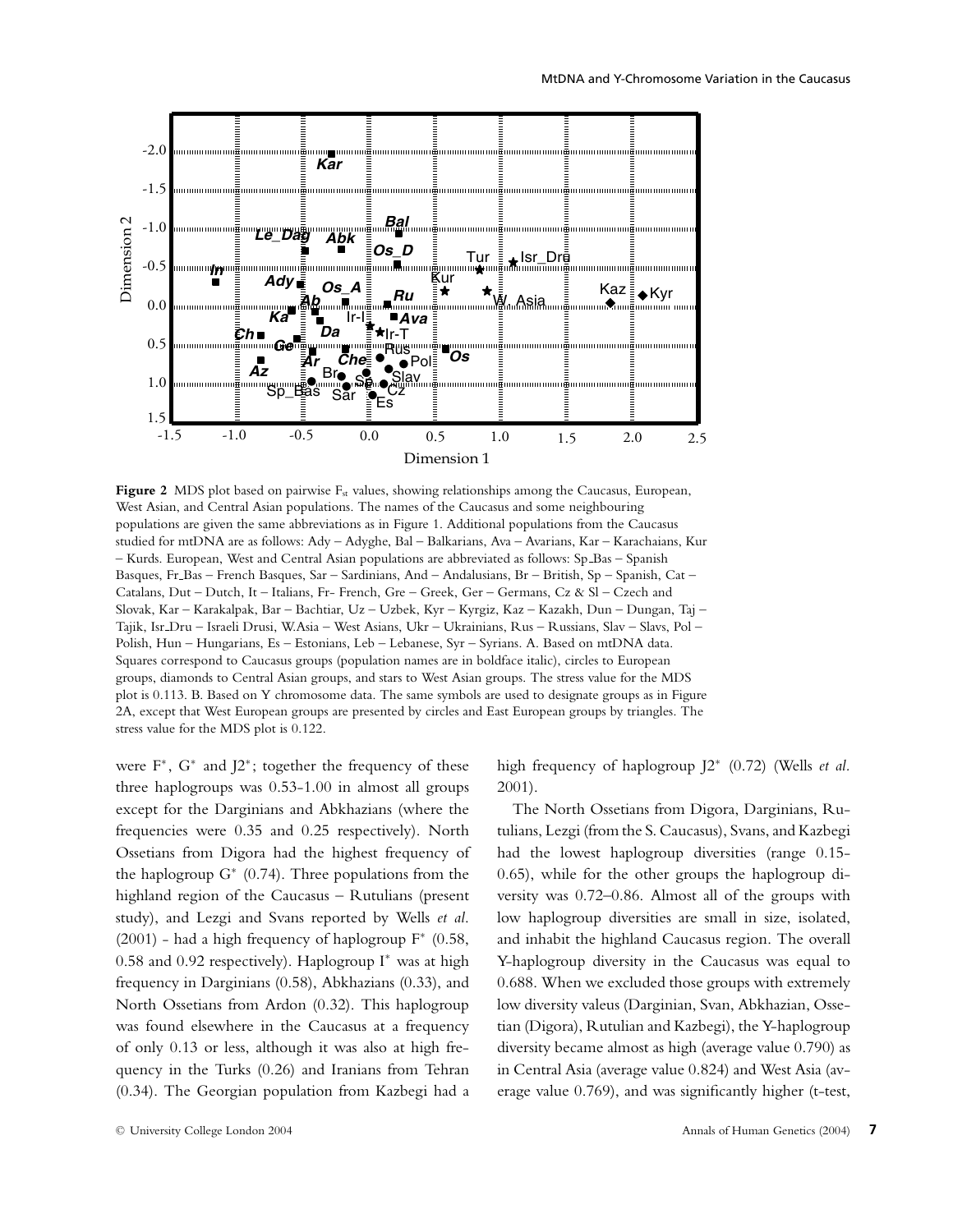

**Figure 2** (Continued)

 $P = 0.024$ ) than the haplogroup diversity in Europe (average value 0.633).

When compared with other populations, the common Caucasus haplogroup, G<sup>∗</sup> , is rare or absent in Europe and in the Turkish and Lebanese groups (present study; Semino *et al*. 2000), but not in populations from Tehran and Isfahan (frequency of 0.1 and 0.2 respectively). Two other common Caucasus haplogroups (F<sup>∗</sup> and J2<sup>∗</sup> ) are also common in some Near Eastern populations, with frequencies between 0.03-0.40 and 0.03- 0.30 respectively, but are also found in lower frequencies in Europe, with average frequencies of 0.021 and 0.074 respectively (present study; Semino *et al.* 2000). Haplogroup R1<sup>∗</sup> , which is common in Western and Central Europe, is observed mostly in the South Caucasus. The other Caucasus Y-haplogroups occurred predominantly at low frequencies (Table 3).

The MDS and F<sub>st</sub> analyses included some groups from Wells *et al*. (2001) in which the M201 marker, which distinguishes haplogroup G<sup>∗</sup> from haplogroup F<sup>∗</sup> , was not analyzed (Table 3). In the above analyses, these individuals were classified as haplogroup F<sup>∗</sup> , although some unknown proportion could belong to haplogroup G<sup>∗</sup> .

To determine the impact of this classification on the results, we followed our previous procedure (Nasidze *et al*. 2003) and classified the haplogroup G<sup>∗</sup> individuals from all populations as haplogroup F<sup>∗</sup> , and repeated the analyses. The results (not shown) were essentially identical; thus the inability to distinguish between haplogroups F<sup>∗</sup> and G<sup>∗</sup> in some groups does not influence our conclusions. An MDS plot (Figure 2b) based on  $F_{st}$  values splits European populations into Western and Eastern groups, as has been observed previously (Semino *et al*. 2000). The Caucasus populations are intermingled with West Asian populations. Svans, Ossetians (Digora), Kazbegi, and Darginians are fairly well separated from the remaining Caucasus groups. The pairwise  $F_{st}$  value was highest between Svans and the other Caucasus groups (average  $F_{st} = 0.380$ ), followed by the Kazbegi (average  $F_{st} = 0.281$ ), Darginians (average  $F_{st} = 0.248$ ), Abkhazians (average F<sub>st</sub> = 0.164), Rutulians (average Fst **=** 0.154), and North Ossetians from Digora (average  $F_{st} = 0.153$ ; the average pairwise  $F_{st}$  value among the remaining Caucasus groups was 0.070. These high  $F<sub>st</sub>$  values, coupled with the lower haplogroup diversity and reduced number of haplogroups in these groups, are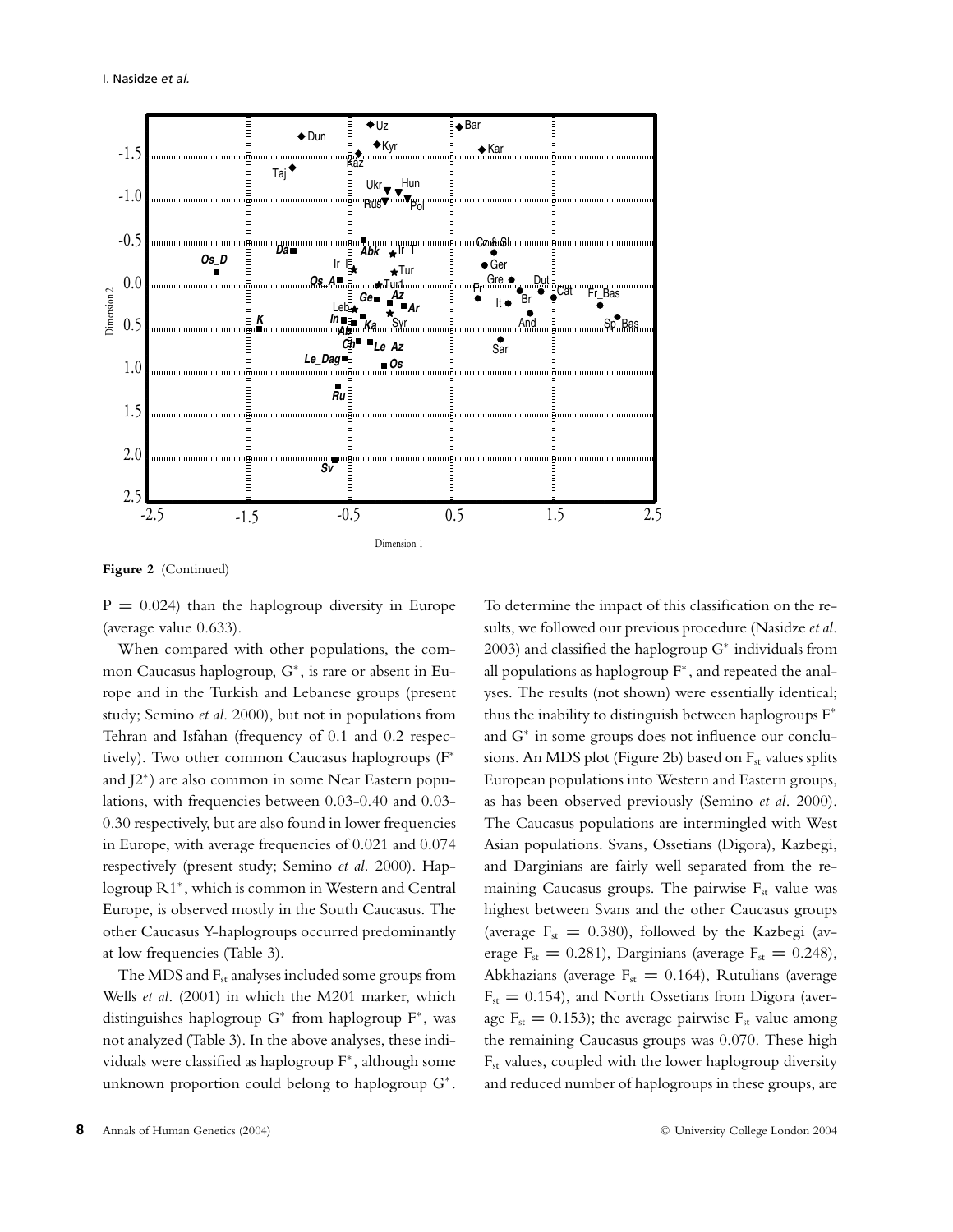|                      |     | Haplogroups    |                  |                  |                |          |          |                  |          |                          |          |                |                         |
|----------------------|-----|----------------|------------------|------------------|----------------|----------|----------|------------------|----------|--------------------------|----------|----------------|-------------------------|
| Population           | N   | $\mathbf{E}^*$ | $\mathbf{C}^*$   | $K^*$            | P <sub>1</sub> | $P^*$    | $R1*$    | $R1a1*$          | $F^*$    | $G^*$                    | $J2^*$   | $I^*$          | Haplogroup<br>Diversity |
| North Caucasus       |     |                |                  |                  |                |          |          |                  |          |                          |          |                |                         |
| Abazinians           | 14  | $\theta$       | 0.07             | 0.14             | $\Omega$       | $\theta$ | $\theta$ | 0.14             | 0.29     | 0.29                     | 0.07     | $\overline{0}$ | 0.85                    |
| Chechenians          | 19  | $\theta$       | 0.05             | 0.11             | 0.16           | $\Omega$ | $\theta$ | 0.05             | 0.32     | 0.05                     | 0.26     | $\theta$       | 0.83                    |
| Darginians           | 26  | 0.04           | $\overline{0}$   | $\Omega$         | $\overline{0}$ | $\Omega$ | 0.04     | $\boldsymbol{0}$ | 0.27     | 0.04                     | 0.04     | 0.58           | 0.61                    |
| Ingushians           | 22  | $\Omega$       | $\overline{0}$   | 0.05             | $\Omega$       | 0.05     | $\Omega$ | $\overline{0}$   | 0.27     | 0.27                     | 0.32     | 0.05           | 0.78                    |
| Kabardinians         | 59  | $\Omega$       | $\overline{0}$   | 0.15             | $\overline{0}$ | 0.07     | 0.02     | 0.02             | 0.24     | 0.29                     | 0.12     | 0.10           | 0.82                    |
| Lezgi (Dagestan)     | 25  | $\Omega$       | $\overline{0}$   | 0.28             | $\theta$       | $\theta$ | 0.04     | $\overline{0}$   | 0.32     | 0.36                     | $\theta$ | $\overline{0}$ | 0.72                    |
| Ossetians (Ardon)    | 28  | $\Omega$       | $\overline{0}$   | 0.07             | $\Omega$       | 0.04     | $\theta$ | 0.04             | 0.04     | 0.21                     | 0.29     | 0.32           | 0.79                    |
| Oseetians (Digora)   | 31  | $\overline{0}$ | $\boldsymbol{0}$ | $\boldsymbol{0}$ | $\Omega$       | 0.06     | $\theta$ | $\boldsymbol{0}$ | 0.03     | 0.74                     | 0.03     | 0.13           | 0.44                    |
| <b>Rutulians</b>     | 24  | $\Omega$       | $\boldsymbol{0}$ | $\overline{0}$   | $\theta$       | $\theta$ | $\theta$ | $\theta$         | 0.58     | 0.38                     | 0.04     | $\overline{0}$ | 0.54                    |
| South Caucasus       |     |                |                  |                  |                |          |          |                  |          |                          |          |                |                         |
| Abkhazians           | 12  | $\Omega$       | $\boldsymbol{0}$ | $\overline{0}$   | $\Omega$       | $\Omega$ | 0.08     | 0.33             | $\Omega$ | $\overline{0}$           | 0.25     | 0.333          | 0.77                    |
| Armenians            | 100 | 0.06           | $\overline{0}$   | 0.07             | 0.02           | 0.02     | 0.19     | 0.06             | 0.18     | 0.11                     | 0.24     | 0.05           | 0.86                    |
| Azerbaijanians       | 72  | 0.06           | $\overline{0}$   | 0.11             | 0.03           | $\theta$ | 0.11     | 0.07             | 0.11     | 0.18                     | 0.31     | 0.03           | 0.84                    |
| Georgians            | 77  | 0.03           | $\boldsymbol{0}$ | 0.03             | 0.01           | 0.03     | 0.10     | 0.10             | 0.14     | 0.31                     | 0.21     | 0.04           | 0.83                    |
| Kazbegi*             | 25  | $\overline{0}$ | $\overline{0}$   | $\overline{0}$   | $\Omega$       | $\Omega$ | 0.08     | 0.04             | 0.12     | $\overline{\phantom{0}}$ | 0.72     | 0.04           | 0.48                    |
| Lezgi* (S. Caucasus) | 12  | 0.17           | $\overline{0}$   | $\overline{0}$   | $\theta$       | $\Omega$ | 0.17     | 0.08             | 0.58     | $\overline{\phantom{0}}$ | $\theta$ | $\overline{0}$ | 0.65                    |
| S. Ossetians*        | 17  | 0.18           | $\boldsymbol{0}$ | $\boldsymbol{0}$ | $\Omega$       | $\Omega$ | 0.12     | 0.06             | 0.41     | $\overline{\phantom{0}}$ | 0.24     | $\theta$       | 0.77                    |
| Svans*               | 25  | $\Omega$       | $\boldsymbol{0}$ | $\overline{0}$   | $\theta$       | $\theta$ | $\Omega$ | 0.08             | 0.92     | $\overline{\phantom{0}}$ | $\theta$ | $\Omega$       | 0.15                    |
| West Asia            |     |                |                  |                  |                |          |          |                  |          |                          |          |                |                         |
| Turks                | 39  | 0.05           | 0.03             | 0.15             | $\theta$       | $\theta$ | 0.31     | 0.13             | 0.05     | $\theta$                 | 0.03     | 0.26           | 0.81                    |
| Iran (Tehran)        | 80  | 0.06           | $\overline{0}$   | 0.1              | 0.01           | 0.04     | 0.08     | 0.2              | 0.03     | 0.05                     | 0.1      | 0.34           | 0.82                    |
| Iran (Isfahan)       | 50  | 0.02           | $\overline{0}$   | 0.14             | 0.02           | 0.06     | $\theta$ | 0.18             | 0.22     | 0.06                     | 0.2      | 0.1            | 0.86                    |

**Table 3** Y chromosomal haplogroup frequencies and haplogroup diversities in the Caucasus, Iran and Turkey. Haplogroup designations are according to the nomenclature proposed by the Y chromosome consortium (2002)

<sup>∗</sup>Not typed for M201 (haplogroup G<sup>∗</sup> )

most likely the result of genetic drift operating in small, isolated populations. As with the MDS plot based on mtDNA sequences (Fig. 2A), there is no clear clustering of Caucasus populations according to their geographical proximity or linguistic affiliation.

The correlation between the geographic and genetic (pairwise  $F_{st}$ ) distances separating pairs of Caucasus populations was not statistically significant (Mantel test,  $Z = -0.113$ ,  $P = 0.697$ . Removing the presumed outliers (Darginian, Svan, Abkhazian, Ossetian (Digora), Rutulian and Kazbegi groups) resulted in a correlation that was slightly higher but still non-significant  $(Z = -0.088, P = 0.625)$ .

## **Comparison of Mitochondrial and Y-Chromosome Data**

West Asian populations exhibit the highest level of Yhaplogroup diversity (average value 0.824), followed by the Caucasus and Central Asia (average value 0.790 and 0.769 respectively). The lowest level of Y-haplogroup diversity is found in Europe (average value 0.633). MtDNA haplotype diversity ranged from 0.953 to 0.995 in the Caucasus, within the range observed in Europe and the Near East. A correlation analysis between mtDNA and Y-haplogroup diversities shows an absence of concordant patterns between both genetic components ( $r = 0.062$ ,  $P > 0.05$ ). Similarly, the correlation between genetic  $(F<sub>st</sub>)$  distances among pairs of Caucasus populations based on mtDNA and Y-haplogroups was not statistically significant (Mantel test,  $Z = 0.058$ , P **=** 0.345), suggesting differences in the genetic structure of these groups based on mtDNA and the Y chromosome.

The concordance between the geographic, linguistic and genetic structure of the Caucasus and neighbouring populations was further investigated by the AMOVA procedure. The rationale behind this procedure is that a grouping of populations that accurately reflects their genetic relationships should allocate a higher proportion of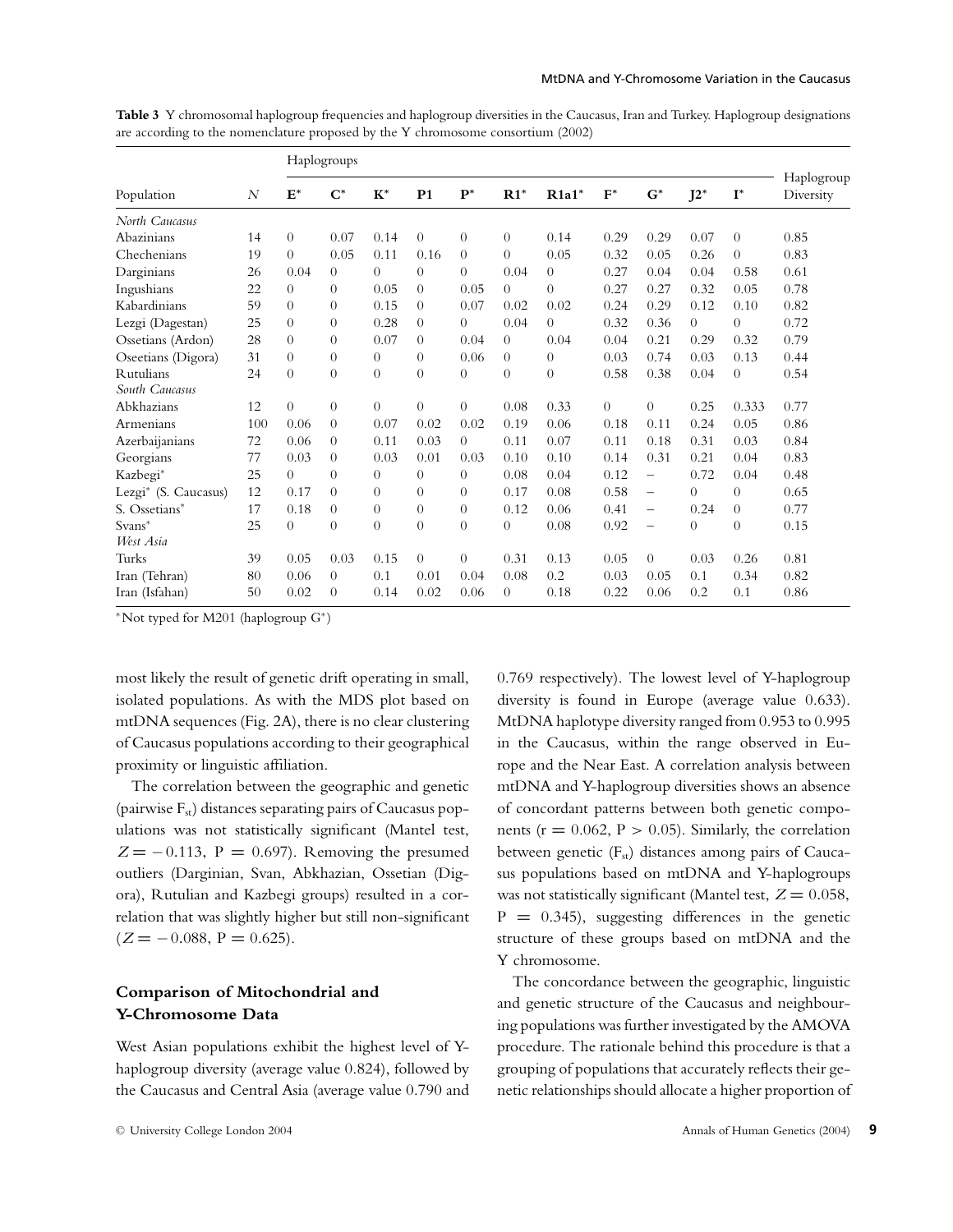|                 |              | mtDNA                              |                       | Y-SNP        |                                    |                       |  |
|-----------------|--------------|------------------------------------|-----------------------|--------------|------------------------------------|-----------------------|--|
| Classifications | Among groups | Among populations<br>within groups | Within<br>populations | Among groups | Among populations<br>within groups | Within<br>populations |  |
| Geography 1     | 2.53         | 1.66                               | 95.81                 | 8.54         | 13.74                              | 77.72                 |  |
| Geography 2     | 2.39         | 2.00                               | 95.61                 | 8.78         | 13.96                              | 77.27                 |  |
| Geography 3     | 1.37         | 1.86                               | 96.78                 | 12.59        | 10.31                              | 77.1                  |  |
| Geography 4     | 1.57         | 1.54                               | 96.89                 | 12.31        | 9.96                               | 77.74                 |  |
| Linguistic 1    | 0.87         | 2.33                               | 96.81                 | 5.51         | 17.41                              | 77.07                 |  |
| Linguistic 2    | 0.79         | 2.36                               | 96.85                 | 4.81         | 17.81                              | 77.38                 |  |

**Table 4** AMOVA results according to different classifications

The following classification were used to group populations:

Geography 1- North Caucasus, South Caucasus, Europe,West Asia, Central Asia

Geography 2- Caucasus, Europe, West Asia, Central Asia

Geography 3- Caucasus, West Europe, East Europe, West Asia, Central Asia

Geography 4- North Caucasus, South Caucasus, West Europe, East Europe, West Asia, Central Asia

Linguistic 1- Caucasian, Indo-European, Turkic

Linguistic 2- South Caucasian, North Caucasian, Indo-European, Turkic

the genetic variance between groups, and a lower proportion among populations within groups. Using geographic or linguistic criteria, we thus defined several groups of samples and compared the results obtained by AMOVA. The within population component of the genetic variance was about 96% for mtDNA vs. only 77% for the Y-chromosome, confirming that genetic distances between populations were on average much larger for the Y-chromosome than for mtDNA (Table 4). For both mtDNA and the Y-chromosome, a higher between group component of genetic variance is found when groups are defined using a geographic criterion. MtDNA and Y-chromosome both suggest a division between North and South Caucasus groups; but the separation of West and East Europe gave better results for the Y-chromosome than for mtDNA (Table 4). Linguistic groupings consistently resulted in a much higher proportion of the genetic variance among populations within groups than among groups for both mtDNA and the Y-chromosome, indicating a poor fit between linguistic classification and the genetic structure of these groups (Table 4).

We also carried out a spatial analysis of molecular variance (SAMOVA) to look for regions of large genetic changes in Europe and Asia that might define genetic barriers. This analysis follows the same principle as used in the AMOVA analysis and attempts to define the groups of samples that are best supported by the genetic data. Figures 3A and 3B show the location of the populations typed for mtDNA and Y-chromosome polymorphisms and the composition of the groups of samples, as defined by SAMOVA. As observed previously, a stronger genetic structure is observed for Y chromosome data than for mtDNA. But, both genetic structures correspond to the groups depicted in the MDS plots shown in Figure 2. SAMOVA applied to mtDNA data suggests the isolation of populations which are clearly outliers on the MDS plot and which are found in Central Asia, Middle-East and in the Southern Caucasus area. The other populations are grouped into a single cluster which is also easily recognizable in Figure 2A. The Y-chromosome data underline also the genetic peculiarities of samples from the South Caucasus region, as well as the Kirghiz sample in Central Asia. We also observe a strong genetic structure in Europe, with a clear separation between West and East European samples as observed previously.

For the reduced dataset (Table 5), the SAMOVA procedure indicates the isolation of the North Ossetians and Abkhazians for both loci. The Lezginians (from Dagestan) and Ingushians are also distinct based on mtDNA; while Darginians and Rutulians are also distinct based on the Y chromosome. These results are again in good agreement with the MDS plots of Figure 2.

The Y-haplogroups contrast sharply with the mtDNA sequences in terms of the overall relationships of the Caucasus with Europe and West Asia. For the Ychromosome, the Caucasus groups are more closely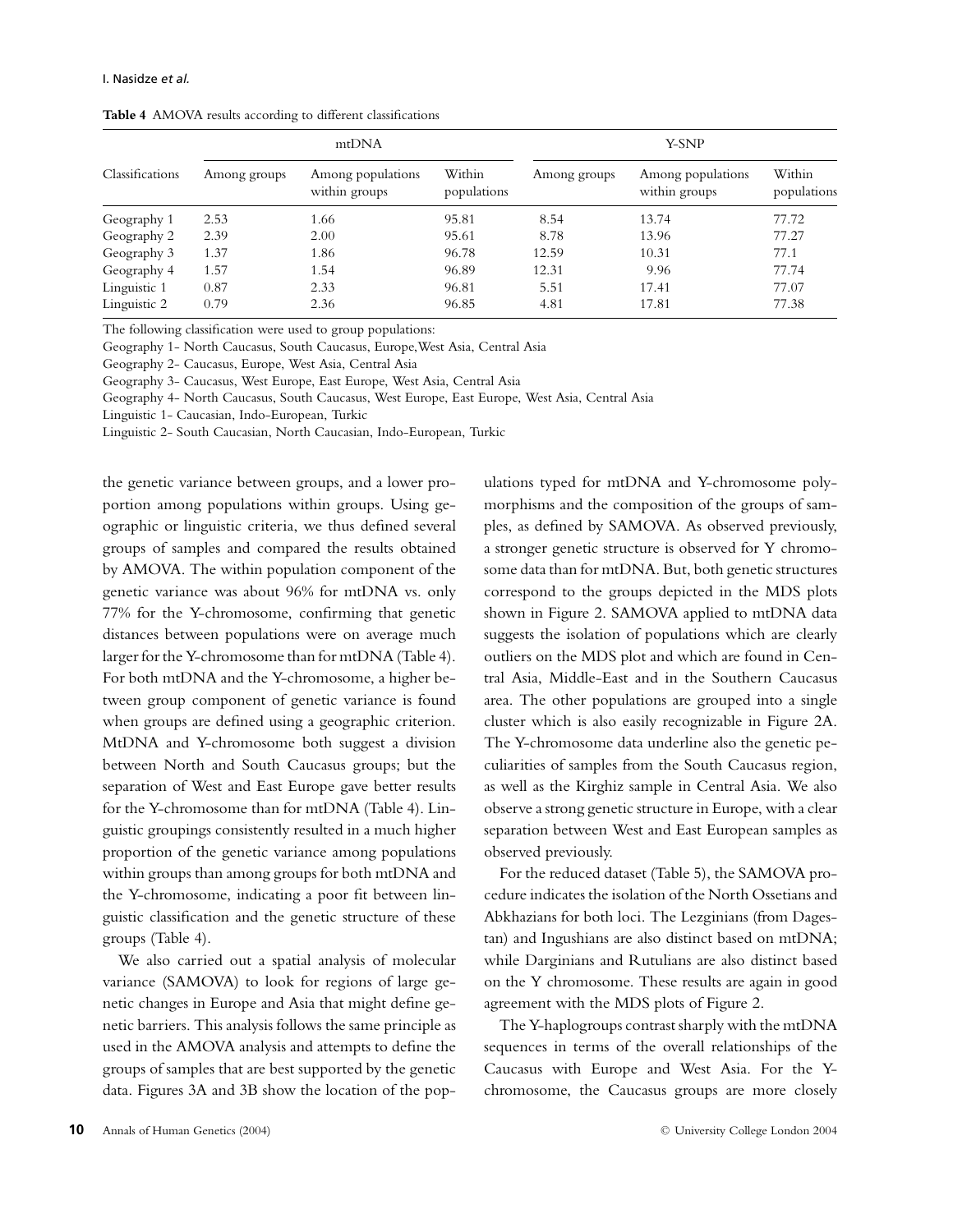

Figure 3A A. Distribution of the 34 populations analyzed for mtDNA HV1 sequences and the structure as defined by SAMOVA (samples with the same symbol belong to the same group). Corresponding fixation indices: F<sub>SC</sub> = 0.012 (p < 0.001), F<sub>ST</sub> = 0.052 (p < 0.001),  $F_{CT} = 0.040$  ( $p < 0.001$ ).

related to West Asia (average  $F_{st} = 0.110$ ) than to West or East Europe (average  $F_{st} = 0.278$  and 0.259 respectively), whereas for mtDNA, the Caucasus groups are approximately equally closely-related to West or East Europe (average  $F_{st} = 0.023$  and 0.026 respectively), and West Asia (average  $F_{st} = 0.019$ ). These relationships are also evident in the MDS plots (Figure 2). The observed trend remained the same when we calculated pairwise  $F_{st}$  values using the reduced data set (results not shown). Comparing North and South Caucasus groups separately does not change these conclusions (Table 6).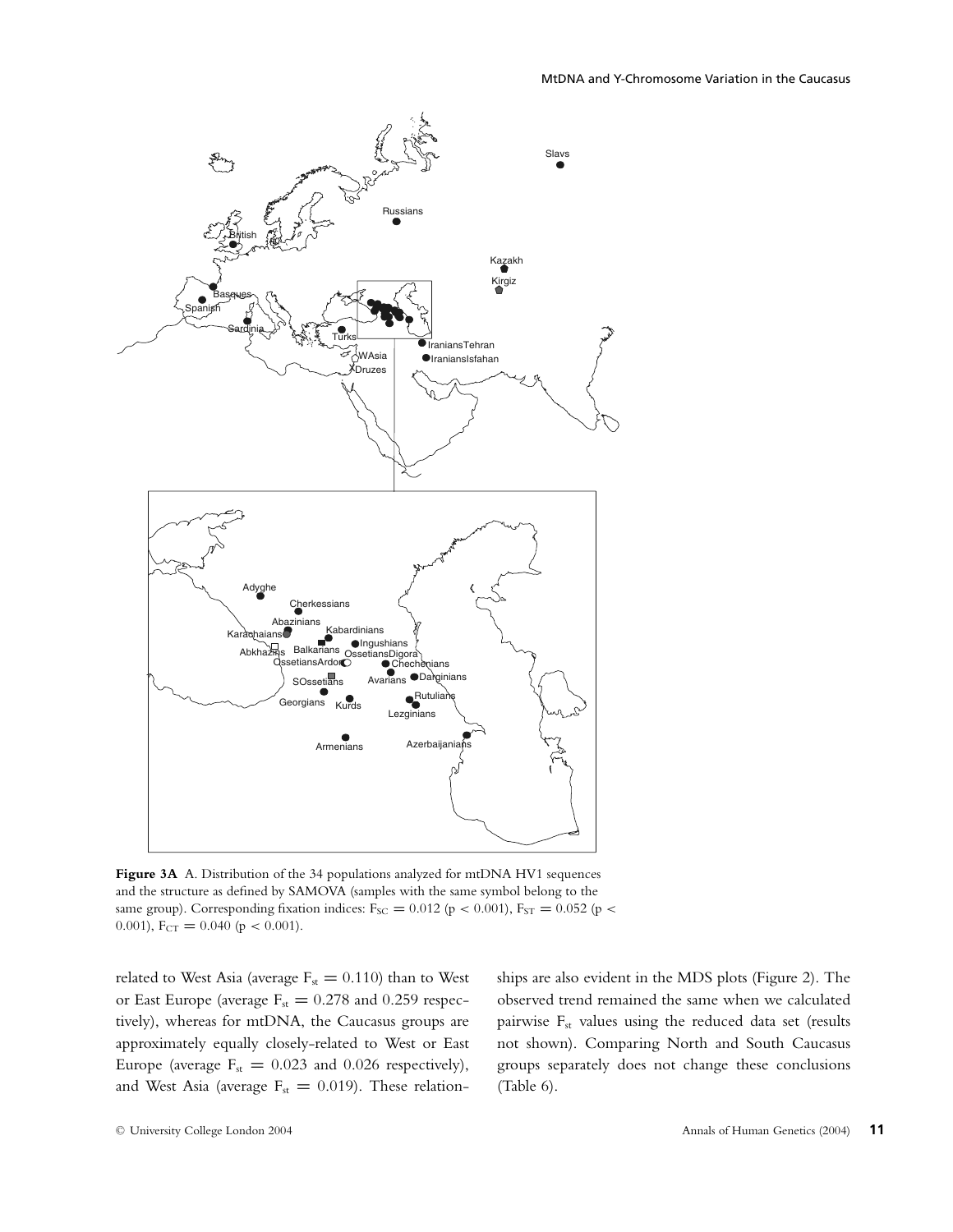

**Figure 3B** Distribution of the 50 populations analyzed for YSNPs haplogroups and 10 groups structure as defined by SAMOVA (samples with the same symbol belong to the same group). Corresponding fixation indices:  $F_{SC} = 0.077$  (p < 0.001),  $F_{ST} = 0.279$  (p < 0.001),  $F_{CT} = 0.219$  ( $p < 0.001$ ).

## **Discussion**

This expanded study of mtDNA and Y-chromosome variation in the Caucasus extends previous results (Nasidze *et al.* 2001, 2003). To increase the accuracy of measurements of genetic diversity among populations, it is desirable to increase the number of populations

rather than the number of individuals per population (Nei, 1978; Pons & Petit, 1995). Therefore, we added 11 new populations to the 14 previously studied groups from the Caucasus, with overall sample sizes adequate for estimating genetic diversity (Nei, 1978; Pons & Petit, 1995). Overall, the Caucasus groups are genetically heterogeneous, suggesting large genetic differences among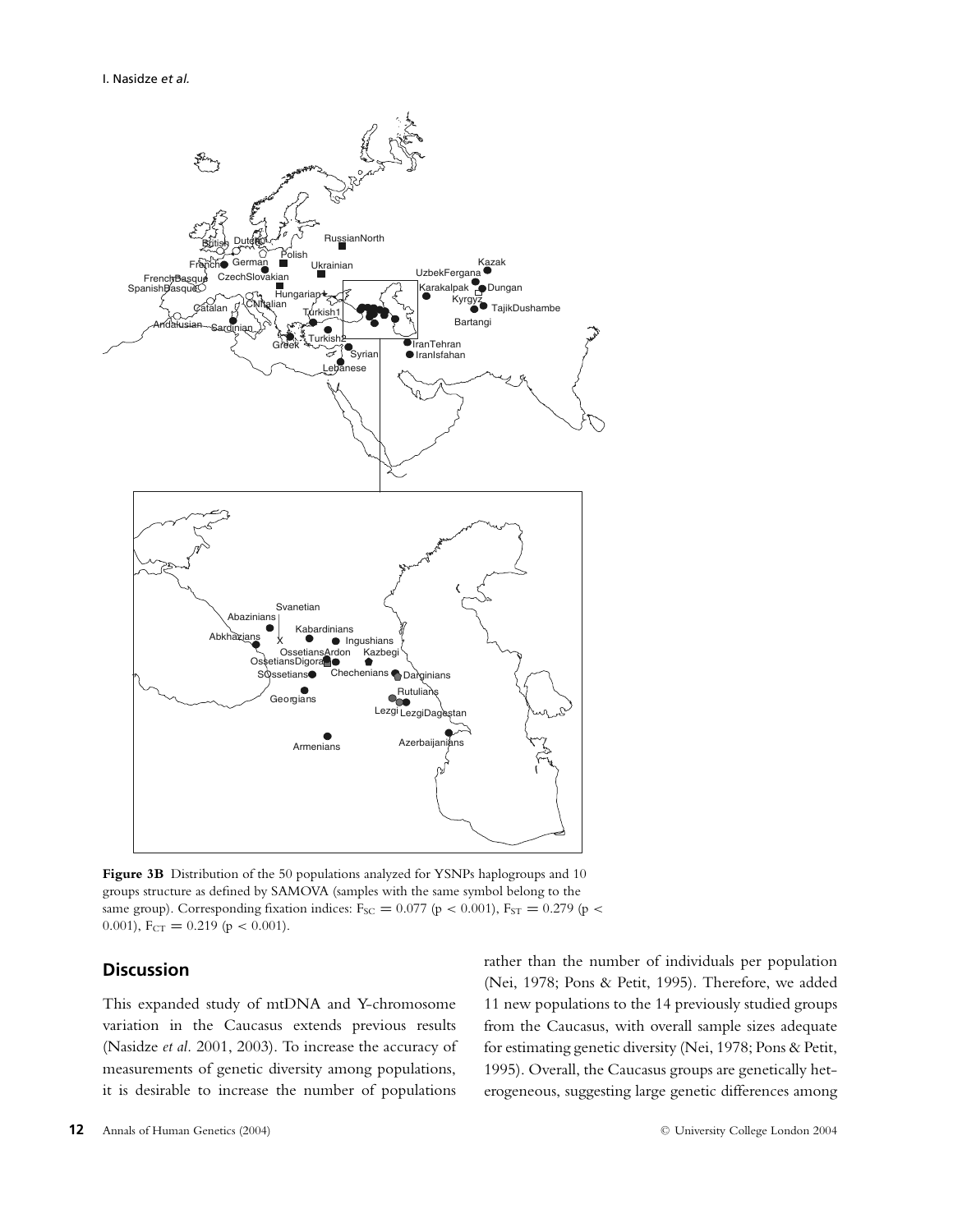| Locus        | Group composition           | $F_{SC}$   | $F_{ST}$   | $F_{CT}$   |
|--------------|-----------------------------|------------|------------|------------|
| mtDNA        | 1. Abkhazins                | $0.008***$ | $0.025***$ | $0.018**$  |
|              | 2. North Ossetians (Digora) |            |            |            |
|              | 3. Ingushians               |            |            |            |
|              | 4. Lezginians               |            |            |            |
|              | 5. Other samples            |            |            |            |
| Y chromosome | 1. Abkhazins                | $0.060***$ | $0.174***$ | $0.121***$ |
|              | 2. North Ossetians (Digora) |            |            |            |
|              | 3. Darginians               |            |            |            |
|              | 4. Rutulians                |            |            |            |
|              | 5. Other samples            |            |            |            |

**Table 5** Fixation indices corresponding to the groups of populations as inferred by SAMOVA for the reduced dataset (samples from the Caucasus region typed for both mtDNA and Y chromosome polymorphisms)

 $***p < 0.001, **P < 0.005$ 

**Table 6** Pairwise Fst values between regions calculated based on reduced data-sets

| Regions   | NС    | SС    | W. Europe | E. Europe | W. Asia | C. Asia |
|-----------|-------|-------|-----------|-----------|---------|---------|
| NC        |       | 0.121 | 0.313     | 0.296     | 0.135   | 0.323   |
| <b>SC</b> | 0.019 |       | 0.209     | 0.191     | 0.066   | 0.225   |
| W Europe  | 0.022 | 0.025 |           | 0.326     | 0.192   | 0.339   |
| E Europe  | 0.026 | 0.027 | 0.013     |           | 0.122   | 0.158   |
| W Asia    | 0.018 | 0.020 | 0.025     | 0.025     |         | 0.182   |
| C Asia    | 0.023 | 0.021 | 0.092     | 0.076     | 0.053   |         |

Above diagonal - pairwise Fst values calculated based on Y-SNP data are given.

Below diagonal - pairwise Fst values calculated based on mtDNA data are shown.

NC - North Caucasus; SC - South Caucasus; W. Europe - West Europe;

E. Europe - East Europe; W. Asia - West Asia; C. Asia - Central Asia.

populations. More than 27% of the Y chromosome genetic variance occurs between populations, and 79.7% of the pairwise F<sub>st</sub> values between populations are significantly different from zero ( $P < 0.05$ ). By contrast, there is much lower heterogeneity between populations based on mtDNA; less than 5% of the mtDNA genetic variance occurs between populations, and 56.5% of the pairwise  $F_{st}$  values are significantly different from zero  $(P < 0.05)$ .

One possible explanation for much lower  $F_{st}$  values for mtDNA than for the Y chromosome might be the difference in mutation rates, as the mtDNA HV1 sequences evolve much more rapidly than the Y-SNPs. However, differences in mutation rate will influence total levels of diversity, but not the apportioning of genetic diversity within  $\nu s$ . among populations, as measured by  $F_{st}$  values. Empirical evidence for this assertion was demonstrated recently by Excoffier & Hamilton (2003), who show that the components of genetic variance for global

human populations due to variability between groups, between populations within groups, and between individual populations, did not differ for several genetic systems with widely varying mutation rates. A more likely explanation for the observed pattern of greater differentiation between Caucasus populations for the Y chromosome than for mtDNA, which is often observed in human populations (Seielstad *et al.* 1998), is a higher female migration rate due to patrilocality (Oota *et al*. 2001).

This genetic heterogeneity does not correlate with either linguistic diversity or geographic barriers in the Caucasus. In particular, Indo-European speaking Armenians and Turkic-speaking Azerbaijanians are genetically most closely related (for both mtDNA and the Y-chromosome) to other Caucasus groups and not to other Indo-European or Turkicspeaking groups (Figures 2A, 2B). Moreover, linguistic classifications of the Caucasus groups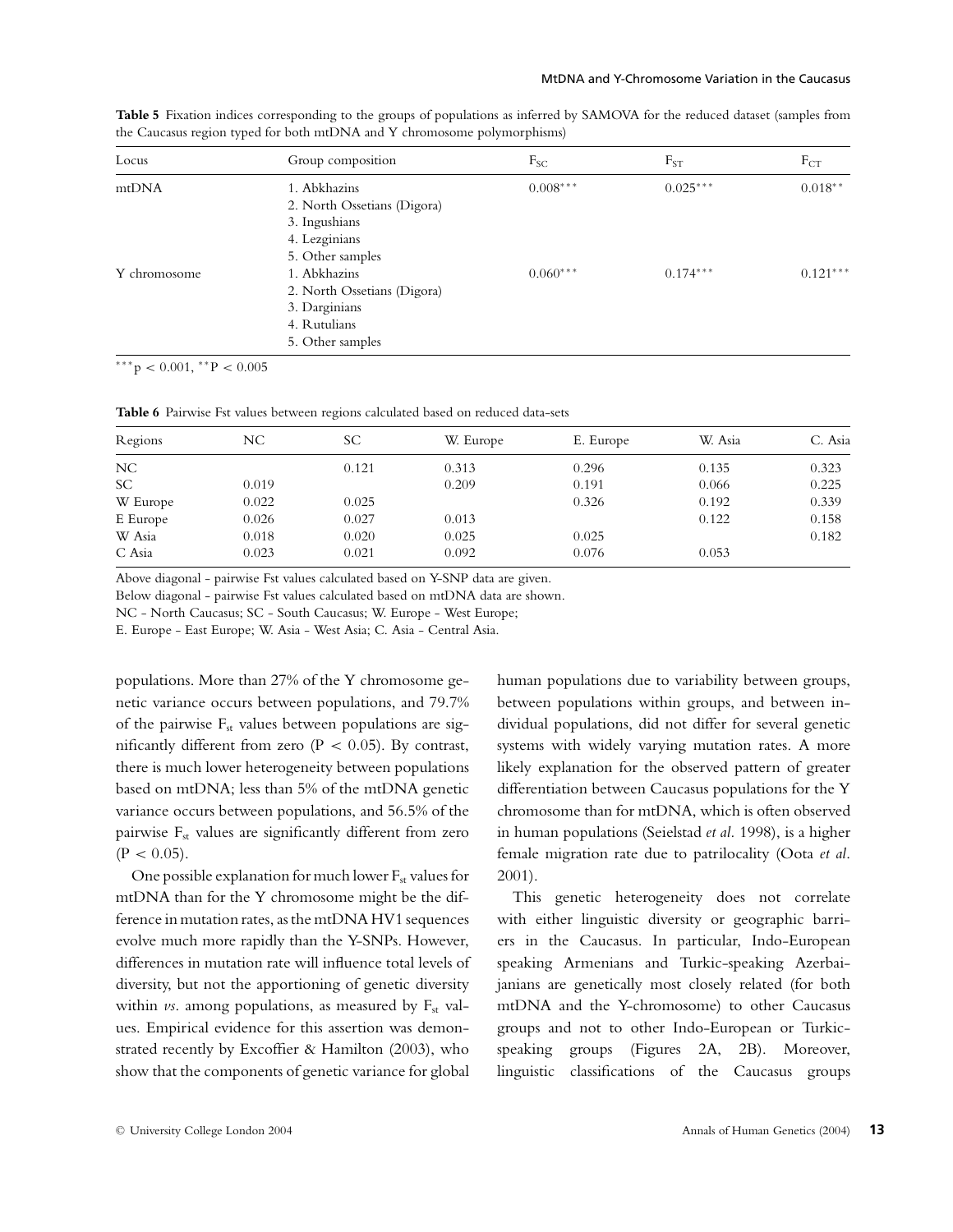correspond poorly with their genetic structure (Table 4).

Although geographic classifications do provide a better fit to the genetic structure (Table 4), correlations between genetic and geographic distances between groups were statistically non-significant. We also did not detect any influence of the Caucasus Mountains as a significant geographic barrier; the average genetic distances between North and South Caucasus groups for mtDNA  $(F_{st} = 0.019)$  and Y-haplogroups (Fst **=** 0.190) were comparable to the average genetic distances within geographic groups (North Caucasus: mtDNA  $F_{st} = 0.024$ , Y-haplogroup  $F_{st} = 0.185$ ; South Caucasus: mtDNA  $F_{st} = 0.026$ , Y-haplogroup  $F_{st} = 0.195$ ). Instead, the spatial analysis of molecular variance (Figure 3 and Table 5) identified a few outlier populations for each genetic system that partially overlapped. Almost all of these outliers are small, isolated populations residing in the highland region of the Caucasus and hence are likely to have undergone genetic drift. In sum, there is no evidence that the Caucasus Mountains have served as a barrier to gene flow.

The primary difference between this study and previous studies lies in the genetic relationships of the Caucasus populations with European and West Asian populations. Previously, mtDNA indicated a closer relationship of the Caucasus with Europe (Nasidze *et al.* 2001), while the Y chromosome indicated a closer relationship with West Asia (Nasidze *et al.* 2003). However, the present study finds that the Caucasus is slightly closer genetically to West Asian than to European populations (Table 6) with respect to mtDNA. The reason for this discrepancy appears to be the inclusion of new data from Iranian (this study) and Kurdish (Comas *et al.* 2000) groups, which associate more closely with the Caucasus groups than do the previously studied West Asian groups (Figure 2A). When the Iranians and Kurds were removed from the analysis, Caucasian groups were much closer to European than to West Asian groups with respect to mtDNA (average  $F_{st}$  between Caucasus and West Asia is 0.033, *vs*. 0.021 between Caucasus and Europe). When we included these populations, the average  $F_{st}$  value between the Caucasus and West Asia dropped to 0.026. These results emphasize the importance of obtaining data from all relevant neighbouring groups when investigating the genetic relationships of Caucasus groups; we are currently expanding our sampling of Iranian and Kurdish groups to further study their relationships with the Caucasus groups.

With respect to the Y-chromosome relationships of the Caucasus with Europe and West Asia, the present study reinforces previous results (Nasidze *et al.* 2003) in that we find that the Caucasus are more closely related to West Asia than to Europe. In particular, the most common Y chromosome haplogroups in the Caucasus ( $F^*$ ,  $G^*$  and  $J2^*$ ) are all probably of West Asian origin (Semino *et al.* 2000), suggesting a strong West Asian paternal influence on the Caucasus region. This interpretation is supported by the MDS plot based on Y-haplogroups (Figure 2b); Caucasus and West Asian groups are intermingled, whereas European populations form distinct and separate clusters. Moreover, these conclusions do not change when the South and North Caucasus are compared separately with Europe and West Asia; there are no significant differences between average pairwise F<sub>st</sub> values for North and South Caucasus comparisons with Europe and West Asia (t-tests,  $t = -0.74$ ,  $P = 0.466$ , and  $t = -2.86$ ,  $P = 0.06$  for comparing North *vs*. South Caucaus to West Asia and to Europe, respectively). We suggest that the Y-chromosome results may reflect recent "invading" migrations from the Near East that probably mostly involved males. Different Near Eastern groups invaded the Caucasus numerous times during the last two millennia, including the occupation of Georgia by Arab calips after 654 AD, the Seljuc Turks invasion of the South Caucasus in the 11<sup>th</sup> century, and repeated invasions by Turks and Persians (Muskhelishvili, 1977 and references therein).

To explain why mtDNA variation (but not the Ychromosome) places the Caucasus in an intermediate position between Europe and West Asia, we suggest that this reflects a common ancestry of Caucasus and European populations. This common ancestry could date back to pre-Neolithic times, as suggested by Renfrew (Renfrew, 1992) who considered Caucasian languages to reflect human dispersal over 15,000 years ago. Or, it could reflect a route for Neolithic farmers from the Near East to Europe via the Caucasus. There are several securely-dated Neolithic sites in the Caucasus that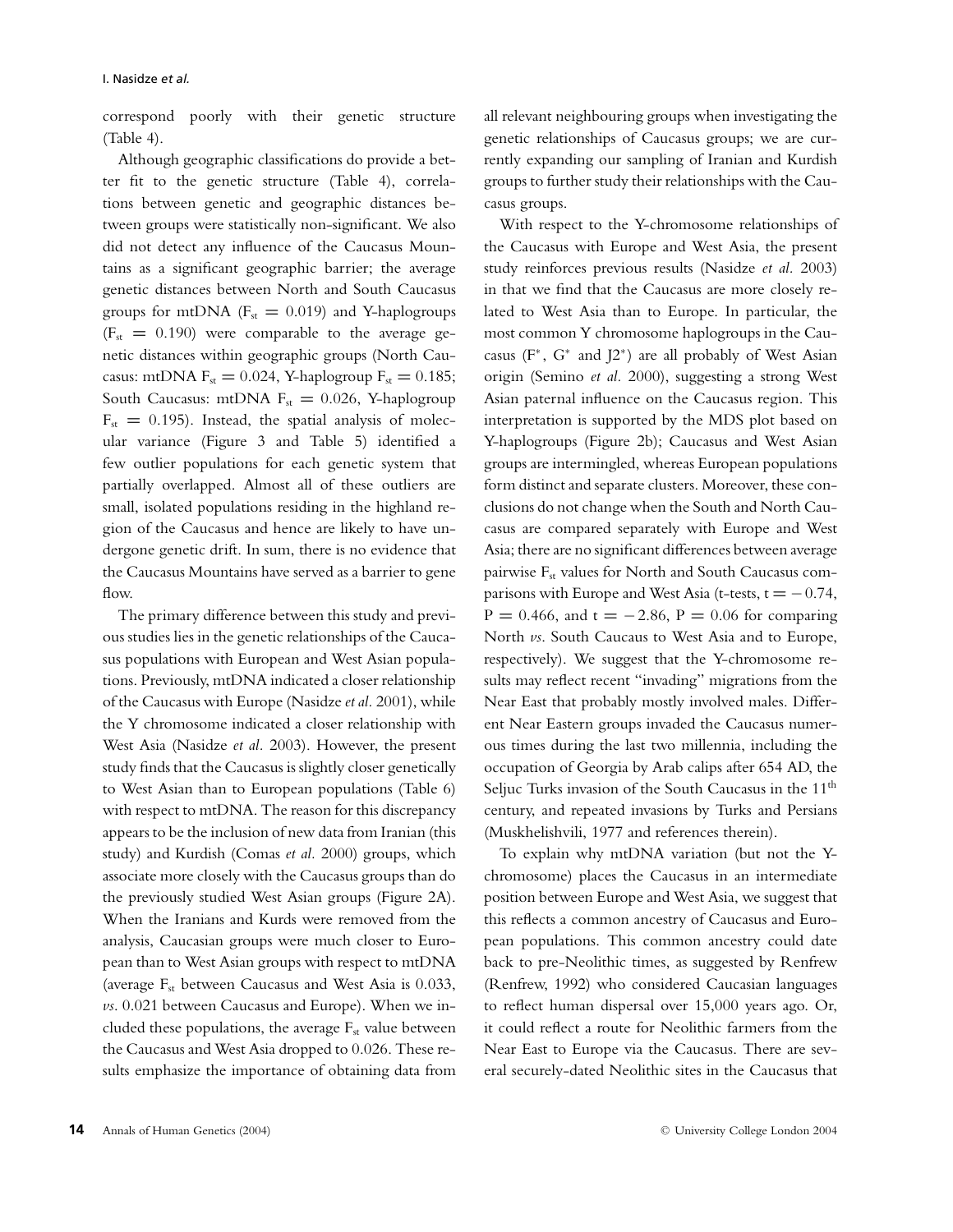are 6,000-7,000 years old (Masson & Merpert, 1982; Muskhelishvili, 1977), which pre-date or coincide with the appearance of agriculture in Europe. Regardless of whether the close relationship between European and Caucasian groups reflects pre-Neolithic or Neolithic events, more recent, primarily male-mediated migrations from West Asia to the Caucasus would have reduced the signature of a common Europe-Caucasus genetic ancestry for the Y-chromosome, but not for mtDNA (Nasidze *et al*. 2003).

In conclusion, the major aspect of the Caucasus population structure seems to be high overall levels of genetic differentiation, much higher for the Y chromosome than for mtDNA. The genetic structure of Caucasian groups is more accurately represented by geographic than linguistic classifications of populations. Overall, it appears that isolation and small population sizes, especially in the highland areas, have led to genetic drift and enhanced genetic differentiation. We also find evidence of different demographic histories for the Y chromosome *vs*. mtDNA, with the Y chromosome indicating a predominantly West Asian influence, whereas mtDNA variation in the Caucasus seems to reflect a more complex interaction of European and West Asian influences.

## **Acknowledgements**

We thank M. Kayser and B. Pakendorf for useful discussions and suggestions. This research was supported by funding from the Max Planck Society.

## **References**

- Anderson, S., Bankier, A. T., Barrell, B. G., de Bruijn, M. H. L., Coulson, A. R., Drouin, J., Eperon, I. C., Nierlich, D. P., Roe, B. A., Sanger, F., Schreier, P. H., Smith, A. J. H., Staden, R. & Young, I. G. (1981) Sequence and organization of the human mitochondrial genome. *Nature* **290**, 457–465.
- Aris-Brosou, S. & Excoffier, L. (1996) The impact of population expansion and mutation rate heterogeneity on DNA sequence polymorphism. *Mol Biol Evol* **13**, 494– 504.
- Bandelt, H.-J., Quintana-Murci, L., Salas, A. & Macaulay, V. (2002) The Fingerprint of Phantom Mutations in Mitochondrial DNA Data. *Am J Hum Genet* **71**, 1150– 1160.
- Barbujani, G., Nasidze, I. S. & Whitehead, G. N. (1994a) Genetic diversity in the Caucasus. *Hum Biol* **66**, 639–668.
- Barbujani, G., Oden, N. L. & Sokal, R. R. (1989) Detecting regions of abrupt change in maps of biological variables. *Systematic Zoology*, **38**, 376–389.
- Barbujani, G. & Sokal, R. R. (1990) Zones of sharp genetic change in Europe are also linguistic boundaries. *Proc Natl Acad Sci USA*. **87**, 1816–1819.
- Barbujani, G., Whitehead, G. N., Bertorelle, G. & Nasidze, I. S. (1994b) Testing hypotheses on processes of genetic and linguistic change in the Caucasus. *Hum Biol* **66**, 843–864.
- Bertranpetit, J., Sala, J., Calafell, F., Underhill, P. A., Moral, P. & Comas, D. (1995) Human mitochondrial DNA variation and the origin of Basques. *Ann Hum Genet* **59**, 63–81.
- Comas, D., Calafell, F., Bendukidze, N., Fananas, L. & Bertranpetit, J. (2000) Georgian and Kurd mtDNA sequence analysis shows a lack of correlation between languages and female genetic lineages. *Am J Phys Anthropol* **112**, 5–16.
- Comas, D., Calafell, F., Mateu, E., Perez-Lezaun, A., Bosch, E. & Bertranpetit, J. (1997) Mitochondrial DNA variation and the origin of the Europeans. *Hum Genet* **99**, 443–449.
- Cordaux, R., Saha, N., Bentley, G. R., Aunger, R., Sirajuddin, S. M. & Stoneking, M. (2003) Mitochondrial DNA analysis reveals diverse histories of tribal populations from India. *Eur J Hum Genet* **11**, 253–264.
- Côrte -Real, H. B., Macaulay, V. A., Richards, M. B., Hariti, G., Issad, M. S., Cambon-Thomsen, A., Papiha, S., Bertranpetit, J. & Sykes, B. C. (1996) Genetic diversity in the Iberian Peninsula determined from mitochondrial sequence analysis. *Ann Hum Genet* **60**, 331–50.
- DiRienzo, A. & Wilson, A. C. (1991) Branching pattern in the evolutionary tree for human mitochondrial DNA. *Proc Natl Acad Sci USA* **88**, 1597–1601.
- Dupanloup, I., Schneider, S. & Exoffier, L. (2002) A simulated annealing approach to define the genetic structure of populations. *Mol Ecol* **11**, 2571–2581.
- Excoffier, L. & Hamilton, G. (2003) Comment on "Genetic structure of human populations". *Science* **300**, 1877b.
- Hammer, M. & Horai, S. (1995) Y chromosomal DNA variation and the peopling of Japan. *Am J Hum Genet* **56**, 951– 962.
- Kayser, M., Brauer, S., Weiss, G., Underhill, P. A., Roewer, L., Schiefenhover, W. & Stoneking, M. (2000) Melanesian origin of Polynesian Y chromosome. *Curr Biol* **10**, 1237– 1246.
- Kivisild, T., Bamshad, M. J., Kaldma, K., Metspalu, M., Metspalu, E., Reidla, M., Laos, S., Parik, J., Watkins, W. S., Dixon, M. E., Papiha, S. S., Mastana, S. S., Mir, M. R., Ferak, V. & Villems, R. (1999) Deep common ancestry of Indian and western-Eurasian mitochondrial DNA lineages. *Curr Biol* **9**, 1331–1334.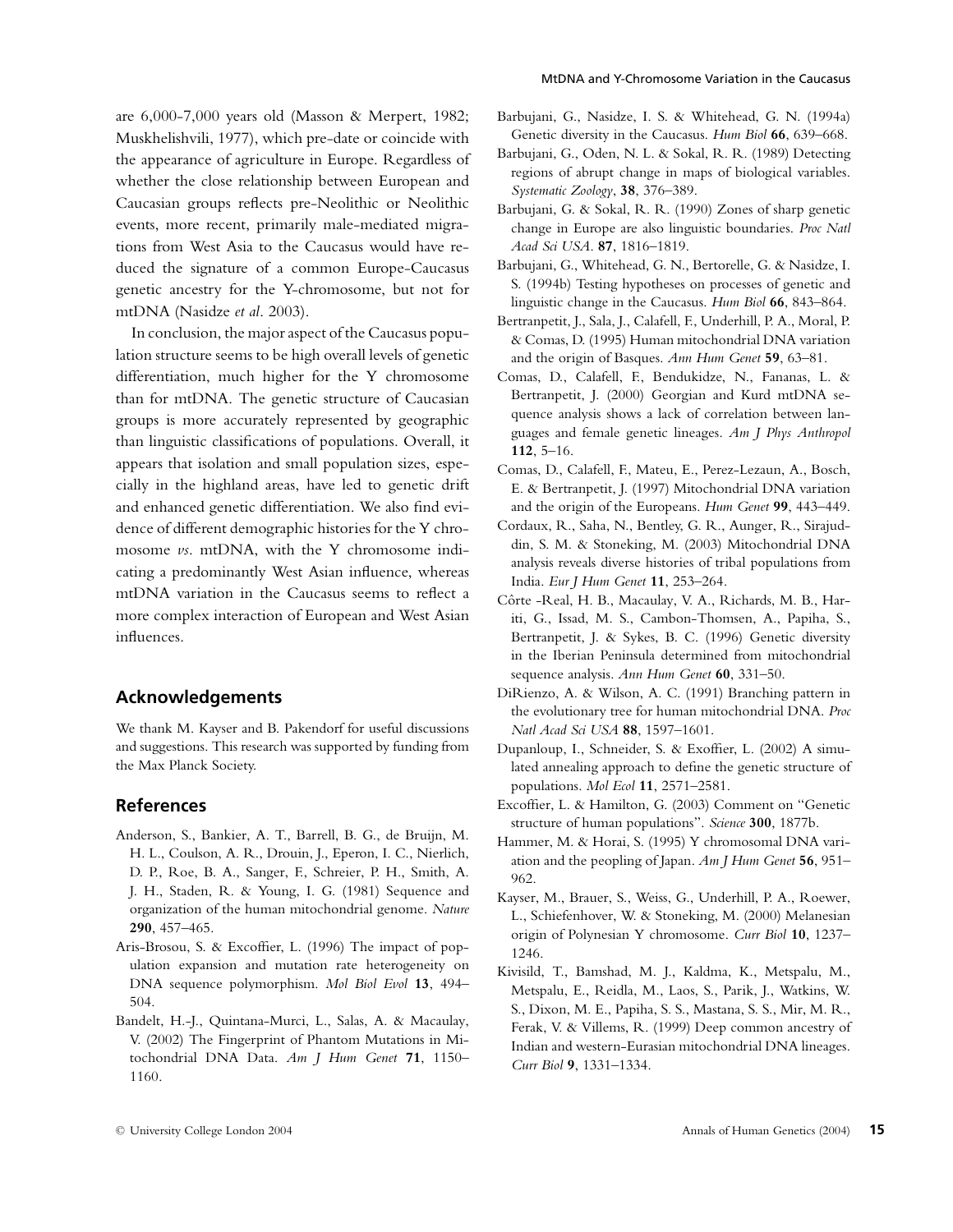- Kruskal, J. B. (1964) Multidimensional scaling by optimizing goodness of fit to a nonmetric hypothesis. *Psychometrika* **29**, 1–27.
- Macaulay, V., Richards, M., Hickey, E., Vega, E., Cruciani, F., Guida, V., Scozzari, R., Bonne-Tamir, B., Sykes, B. & Torroni, A. (1999) The emerging tree of West Eurasian mtD-NAs: a synthesis of control-region sequences and RFLPs. *Am J Hum Genet* **64**, 232–49.
- Maliarchuk, B. A., Derenko, M. V. & Solovenchuk, L. L. (1995) Types of regulatory regions in mitochondrial DNA in eastern Slavs. *Genetika* **31**, 846–51.
- Maniatis, T., Fritsh, E. F. & Sambrook, J. (1982) Molecular clonning. A laboratory manual. New York: Cold Spring Laboratory.
- Masson, V. M. & Merpert, N. J. (1982) Archaeology of USSR: Neolith of USSR. Moscow: Nauka Press, pp. 93–164.
- Miller, S. A., Dykes, D. D. & Polesky, H. F. (1988) A simple salting out procedure for extracting DNA from human nucleated cells. *Nucleic Acids Res* **16**, 1215.
- Muskhelishvili, D. (1977) The main problems of Georgian historical geography. (Tbilisi: Metsniereba Press).
- Nasidze, I., & Stoneking, M. (2001) Mitochondrial DNA variation and language replacements in the Caucasus. *Proc R Soc Lond B*, **268**, 1197–1206.
- Nasidze, I., Risch, G. M., Robichaux, M., Sherry, S. T., Batzer, M. A. & Stoneking, M. (2001) Alu insertion polymorphisms and the genetic structure of human populations from the Caucasus. *Eur J Hum Genet* **9**, 267–272.
- Nasidze, I., Sarkisian, T., Kerimov, A., Stoneking, M. (2003) Testing hypotheses of language replacement in the Caucasus: Evidence from the Y-chromosome. *Hum Genet* **112**, 255–261.
- Nei, M. (1978) Estimation of average heterozygosity and genetic distance from a small number of individuals. *Genetics* **89**, 583–590.
- Oota, H., Settheetham-Ishida, W., Tiwawech, D., Ishida, T., Stoneking, M. (2001) Human mtDNA and Y-chromosome variation is correlated with matrilocal versus patrilocal residence. *Nat Genet* **29**, 20–21.
- Orekhov, V., Poltoraus, A., Zhivotovsky, L. A., Spitsyn, V., Ivanov, P. & Yankovsky, N. (1999) Mitochondrial DNA sequence diversity in Russians. *FEBS letters* **445**, 197–201.
- Piercy, R., Sullivan, K. M., Benson, N. & Gill, P. (1993) The application of mitochondrial DNA typing to the study of white Caucasian genetic identification. *Int J Legal Med* **106**, 85–90.
- Pons, O. & Petit, R. J. (1995) Estimation, variance and optimal sampling of gene diversity. *Theor Appl Genet* **90**, 462–470.
- Renfrew, C. (1992) Archaeology, genetics, and linguistic diversity. *Man* **27**, 445–478.
- Redd, A. J., Takezaki, N., Sherry, S. T., McGarvey, S. T., Sofro, A. S. M. & Stoneking, M. (1995) Evolutionary his-

tory of the COII/tRNA-lys intergenic 9 base pair deletion in human mitochondrial DNAs from the Pacific. *Mol Biol Evol* **12**, 604–615.

- Richards, M., Côrte-Real, H., Forster, P., Macaulay, V., Wilkinson-Herbots, H., Demaine, A., Papiha, S., Hedges, R., Bandelt, H.-J. & Sykes, B. (1996) Paleolithic and Neolithic lineages in the European mitochondrial gene pool. *Am J Hum Genet* **59**, 185–203.
- Richards, M., Macaulay, V., Hickey, E., Vega, E., Sykes, B., Guida, V., Rengo, C., Sellitto, D., Cruciani F., Kivisild, T., Villems, R., Thomas, M., Rychkov, S., Rychkov, O., Rychkov, Y., Golge, M., Dimitrov, D., Hill, E., Bradley, D., Romano, V., Cali, F., Vona, G., Demaine, A., Papiha, S., Triantaphyllidis, C., Stefanescu, G., Hatina, J., Belledi, M., Di Rienzo, A., Novelletto, A., Oppenheim, A., Norby, S., Al-Zaheri, N., Santachiara-Benerecetti, S., Scozari, R., Torroni, A. & Bandelt, H. J. (2000) Tracing European founder lineages in the Near Eastern mtDNA pool. *Am J Hum Genet* **67**, 1251–1276.
- Schneider, S., Roessli, D. & Excoffier, L. (2000) *Arlequin ver 2.000: A software for population genetics data analysis* University of Geneva, Switzerland: Genetics and Biometry Laboratory.
- Seielstad, M., Minch, E. & Cavalli-Sforza, L. (1998) Genetic evidence for a higher female migration rate in humans. *Nat Genet* **20**, 278–280.
- Semino, O., Passarino, G., Oefner, P. J., Lin, A. A., Arbuzova, S., Beckman, L. E., De Benedictis, G., Francalacci, P., Kouvatsi, A., Limborska, S., Marcikiæ, M., Mika, A., Mika, B., Primorac, D., A. Santachiara-Benerecetti, S., L. Cavalli-Sforza, L. & Underhill, P. A. (2000) The genetic legasy of Paleolithic Homo sapiens sapiens in extant Europeans: a Y chromosome perspective. *Science*, **290**, 1155– 1159.
- Tajima, F. (1989) Statistical method for testing the neutral mutation hypothesis by DNA polymorphism. *Genetics*, **123**, 585–595.
- Underhill, P. A., Shen, P., Lin, A. A., Jin, L., Passarino, G., Yang, W. H., Kauffman, E., Bonne-Tamir, B., Bertranpetit, J., Francalacci, P., Ibrahim, M., Jenkins, T., Kidd J. R., Qasim Mehdi, S., Seielstad, M. T., Wells, S., Piazza, A., Davis, R. W., Feldman, M. W., L. Cavalli-Sforza, L. & Oefner, P. J. (2000) Y chromosome sequence variation and the history of human populations. *Nat Genet* **26**, 358– 361.
- Vigilant, L., Pennington, R., Harpending, H., Kocher, T. D. & Wilson, A. C. (1989) Mitochondrial DNA sequences in single hairs from a southern African population. *Proc Natl Acad Sci USA*, **86**, 9350–9354.
- Wells, R. S., Yuldasheva, N., Ruzibakiev, R., Underhill, P. A., Evseeva, I., Blue-Smith, J., Jin, L., Su, B., Pitchappan, R., Shanmugalakshimi, S., Balakrishnan, K., Read, M.,